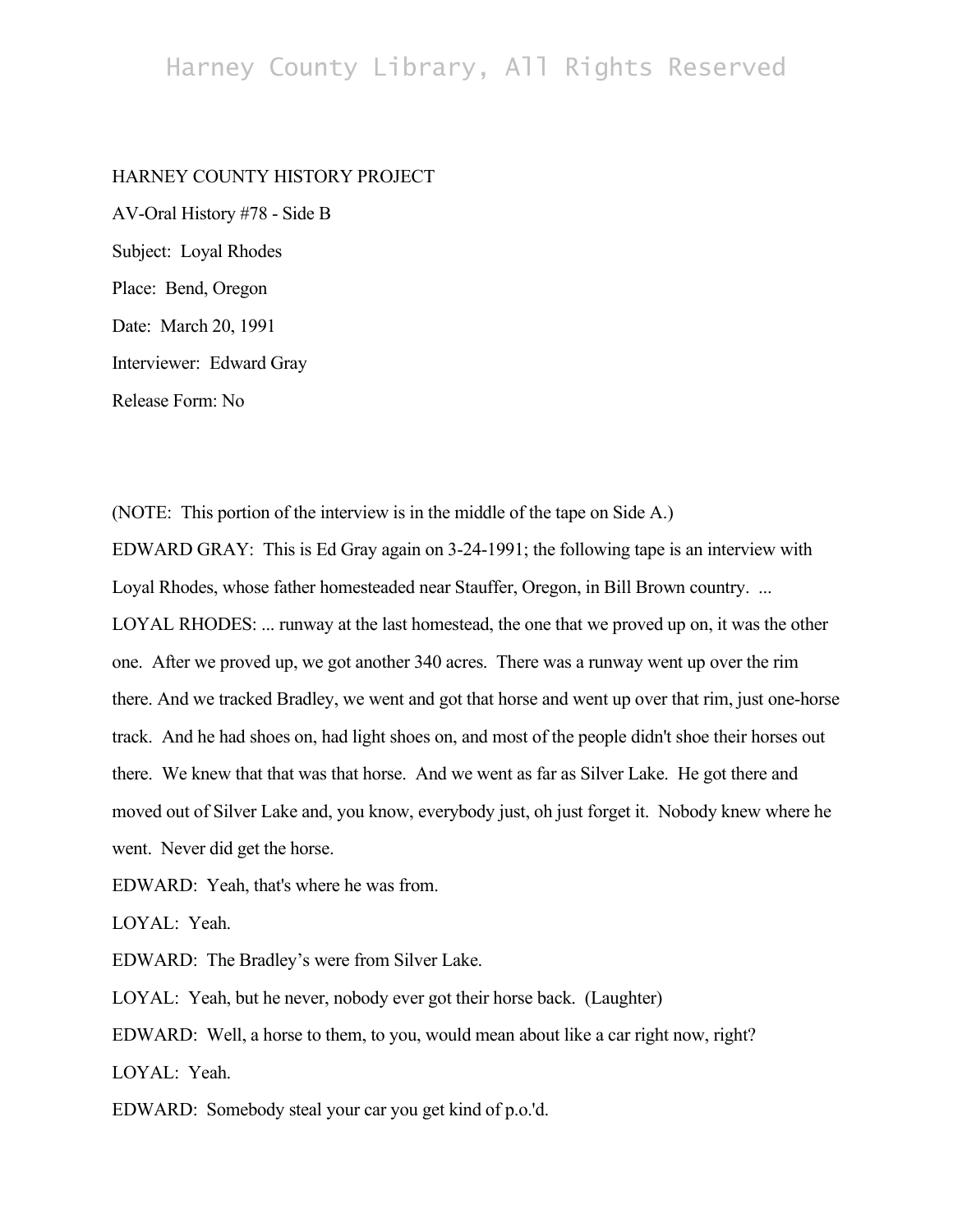LOYAL: Well, yeah, you know. You break a horse, and you don't want somebody to steal it,

because there's a lot of other horses out there that aren't broke. They can go get one of their own,

you know. You just don't steal horses out there.

EDWARD: Did you ever go up to Bradley's cabin?

LOYAL: Yeah, I've been there.

EDWARD: What was it like, just a little shack, or ---

LOYAL: Oh, it was probably 10 x 12 x 16, something like that.

EDWARD: Little tiny.

LOYAL: Yeah, just tiny.

EDWARD: Was it made out of boards?

LOYAL: Yeah, yeah.

EDWARD: Unfinished?

LOYAL: Yeah, just old rough boards. Bat, most of that stuff out there was bat and boards.

EDWARD: Yeah. Wonder if it came from the ... mill?

LOYAL: I doubt it, it probably, it might have though.

EDWARD: It's a long ways, isn't it?

LOYAL: Yeah.

EDWARD: Did you ever go to Link Hutton's house?

LOYAL: Oh yeah, I've been up there.

EDWARD: Was that a nicer place?

LOYAL: It was a nicer place. He had lots of money, Link did. He had a pretty good-sized spread out there.

EDWARD: Did you ever go to Dobkins place?

LOYAL: Not that I know of no. I don't know too much about Dobkins.

EDWARD: Sutherland, yeah Sutherland, James Sutherland, and America Sutherland?

LOYAL: No, I don't remember.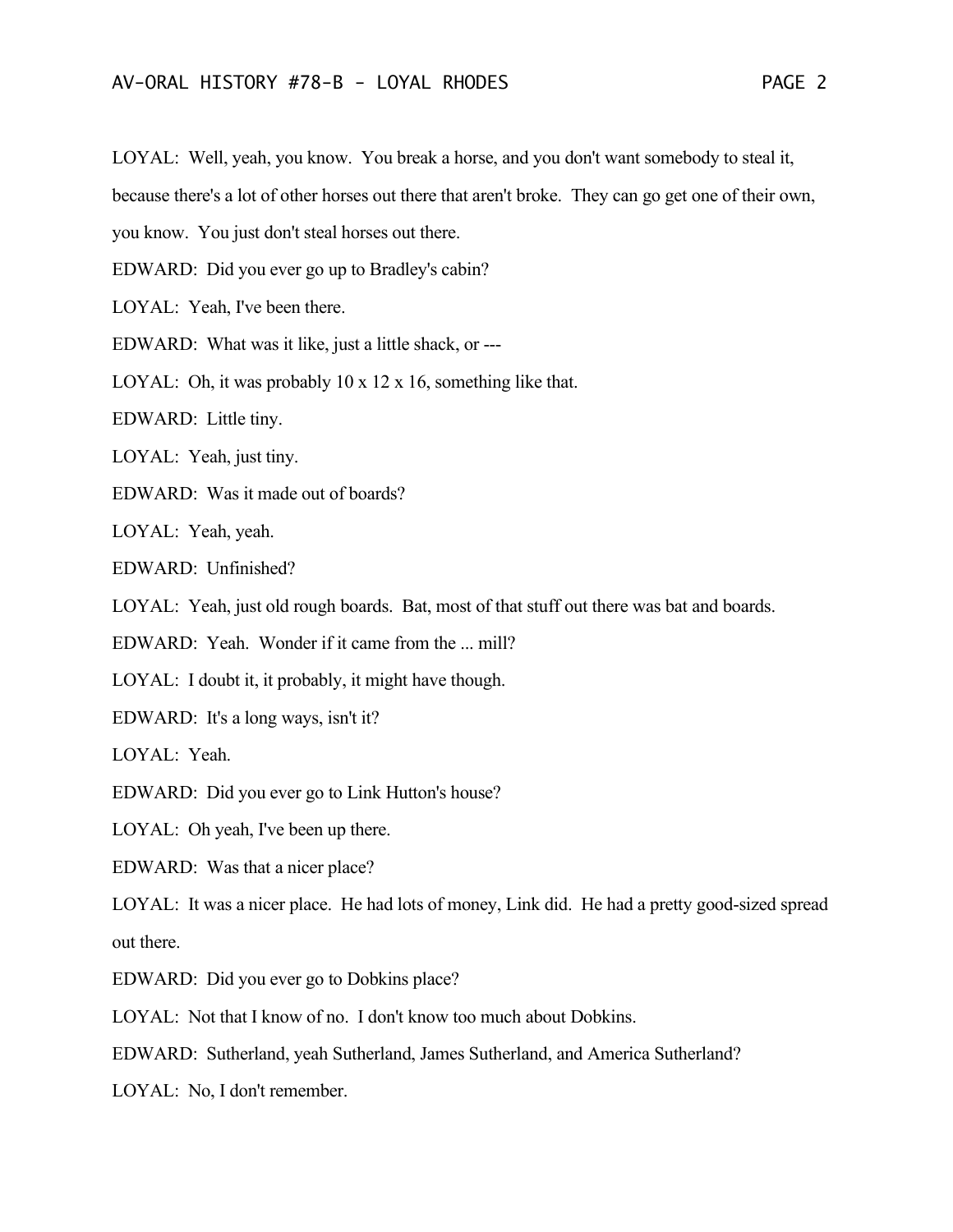EDWARD: Don't remember them?

LOYAL: No.

EDWARD: She was a sister to Link, America. That was her name.

LOYAL: America?

EDWARD: Yeah, America Sutherland.

LOYAL: I probably did know them when we was out there. But I don't really remember them now.

EDWARD: Yeah. Do you remember, recall Tom Hutton?

LOYAL: Oh yeah.

EDWARD: Was he older, or younger?

LOYAL: He was younger.

EDWARD: Do you have any idea what happened to the Hutton's?

LOYAL: No, I don't.

EDWARD: Nobody does.

LOYAL: No, I don't, really.

EDWARD: They just seem to be just swallowed into the earth or something, just disappeared.

LOYAL: Went away. Yeah, I don't know. You know there was a Perry out there too.

EDWARD: A who?

LOYAL: John Perry.

EDWARD: Perry?

LOYAL: Yeah, he had ...

EDWARD: Okay.

LOYAL: And that's where John Perry lived. He had a boy that just absolutely, just disappeared. Nobody ever knew what happened to that boy.

EDWARD: Was he herding sheep?

LOYAL: No.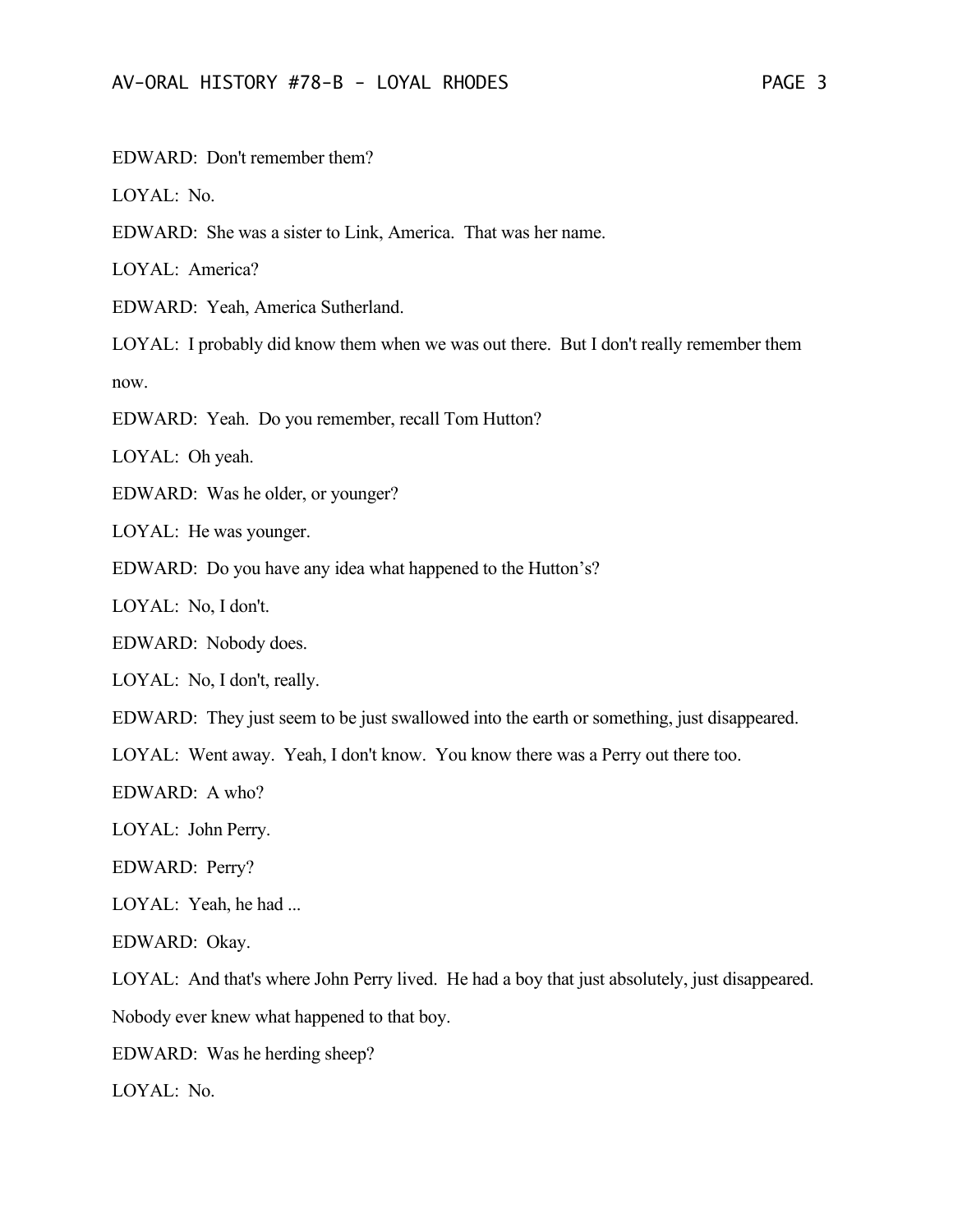EDWARD: He just totally disappeared.

LOYAL: He was a well driller. He drilled a lot of wells out on the desert.

EDWARD: What, in the 1920's?

LOYAL: No, it was after that.

EDWARD: After, later.

LOYAL: Yeah.

EDWARD: After 1930 then?

LOYAL: Yeah, he came to town, and he built an apartment house down here on Riverfront.

EDWARD: Oh, oh.

LOYAL: And from there, after he built that apartment house he went down to California and got married and came back. And he just simply took off, and nobody ever --- And his folks never heard from him or nothing.

EDWARD: Oh, he didn't take off in the desert?

LOYAL: No, no.

EDWARD: Oh, I see.

LOYAL: But he was raised on the desert.

EDWARD: Yeah. Any other stories about that Wagontire area that would be of interest to Oregon history?

LOYAL: Well, I don't know as there is, only --- I got some pictures I want to show you.

EDWARD: Yeah, I want to get that map too. Oh, just one other thing too, Loyal. You ever hear --

- I don't know where this came from --- of a singing Bill?

LOYAL: A singing Bill?

EDWARD: No?

LOYAL: No.

EDWARD: He up and disappeared out there too. Of course, a lot of these guys might have just left, you know, said to heck with it. Singing Bill, he was supposedly a rustler. They probably stole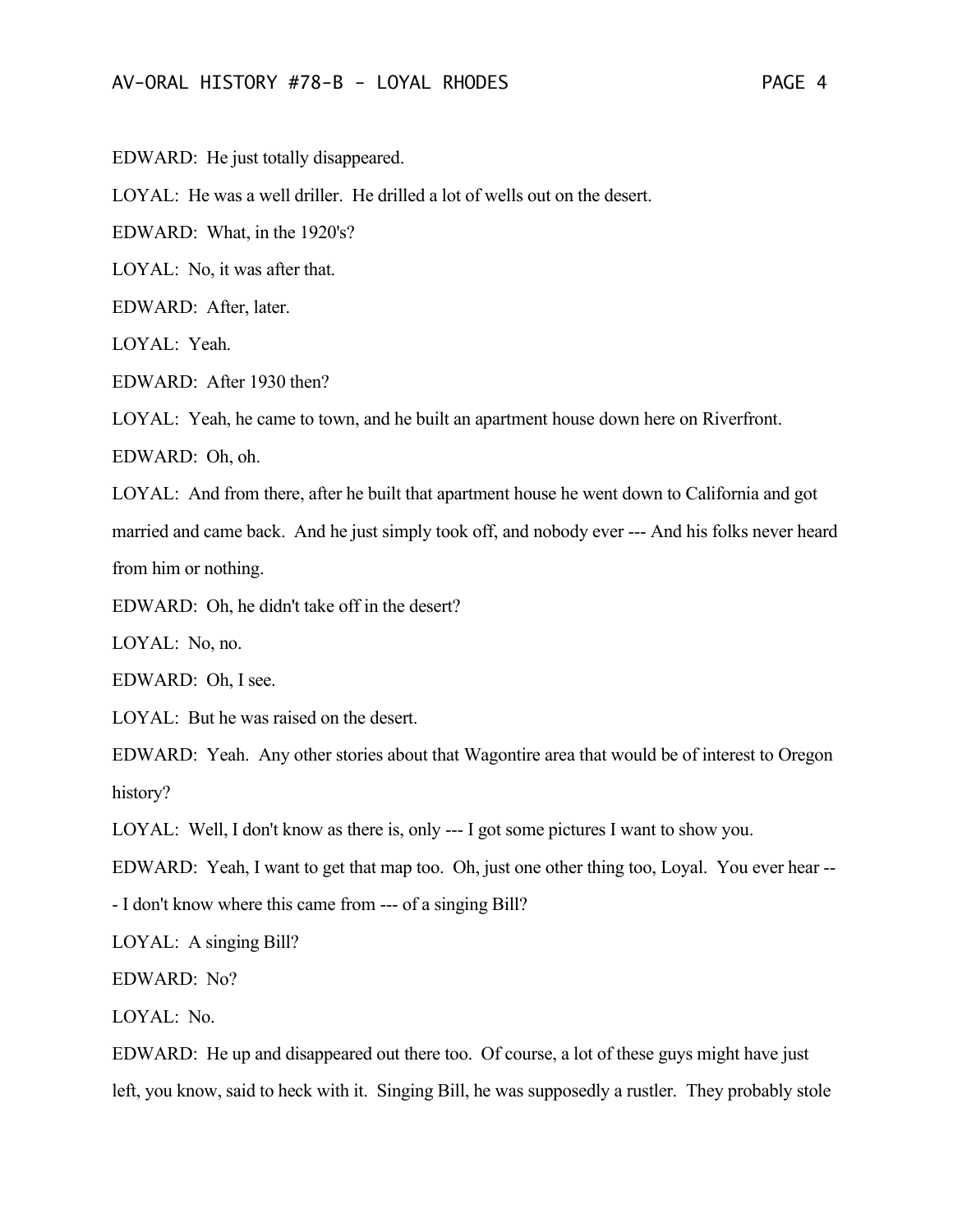a lot of Bill Brown's horses.

LOYAL: Well, there was a guy out there by the name of Cecil Albert. Now he got to old Bill Brown pretty good.

EDWARD: Cecil Albert?

LOYAL: Yeah.

EDWARD: He ripped off, stole his horses?

LOYAL: No, somebody stole a bunch of sheep off of Bill Brown. And he, old Bill Brown gave him a checkbook and signed all those checks and sent him down to California to find these sheep. And he never found the sheep, but he come back with a brand new Hudson automobile. An old one, you know, in those days, real old, but he came back with a new Hudson automobile.

EDWARD: This Cecil did?

LOYAL: Yeah. Yeah, he just ripped old Bill Brown off something terrible.

EDWARD: Why in the world didn't Bill Brown do something? I don't understand that.

LOYAL: Well --- did you ever hear the story about him when he was engaged to that woman?

EDWARD: Oh, the Shields girl?

LOYAL: Yeah.

EDWARD: Yeah.

LOYAL: Tore up the necklace he gave her, yeah.

EDWARD: Yeah. That necklace was stolen two years ago. I was in the house that it was stolen from.

LOYAL: Is that right?

EDWARD: And I got the picture of that girl. Its Marie Shields, I mean Myra Shields, yeah.

LOYAL: Yeah. She didn't want to have Bill Brown's brand on her. And she missed the boat; you know that. Old Bill Brown was a good old boy.

EDWARD: Did he ever come into your, come over to your father's place --- mother and father's place and eat?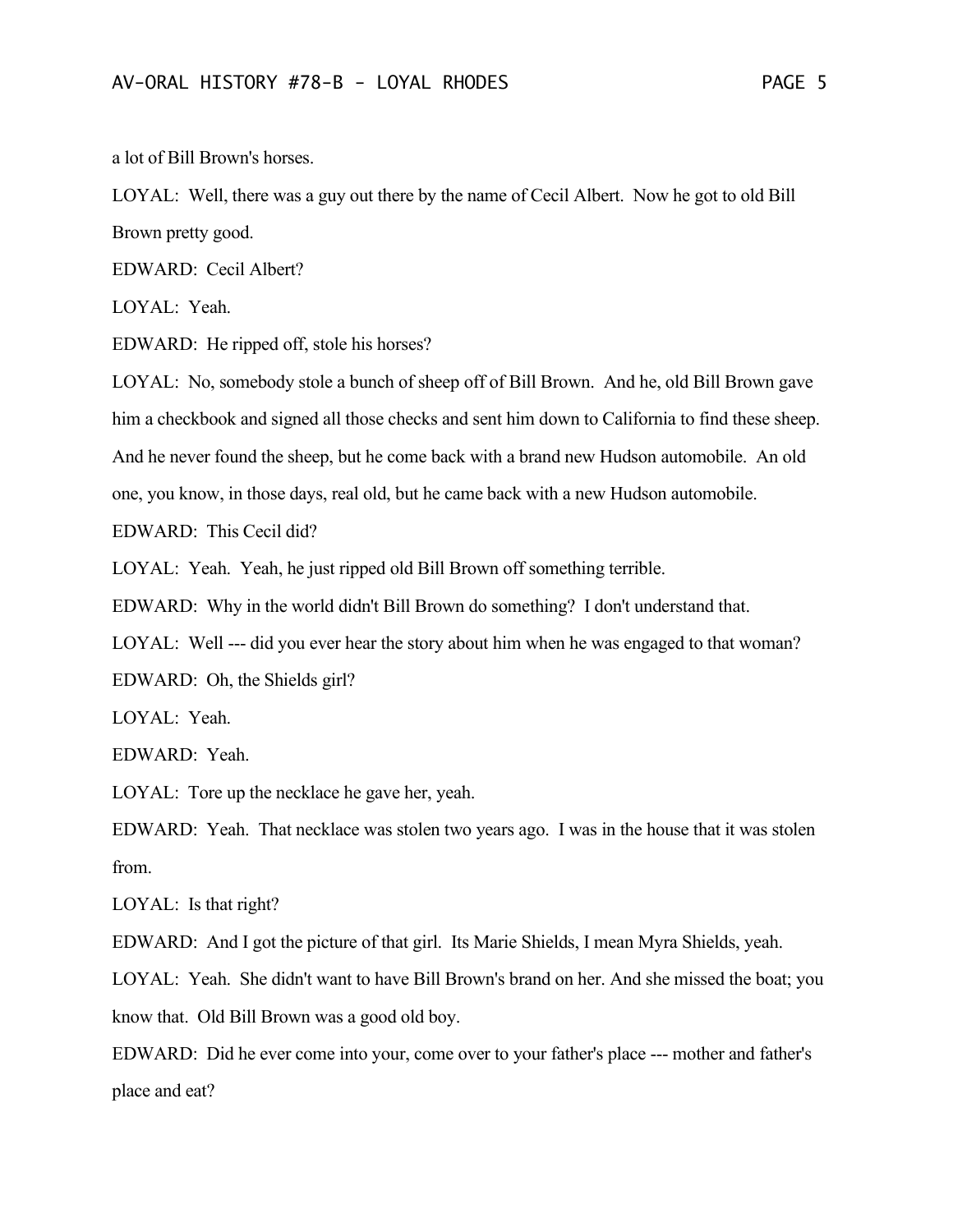LOYAL: Oh yeah, yeah.

EDWARD: Just sit around and talk?

LOYAL: Yeah. Old Bill Brown was just a common old guy. Real nice old man.

EDWARD: Did he walk a lot?

LOYAL: Yeah, he just walked. He took great big strides. Boy he'd just walk --- walked everywhere he went, never rode.

EDWARD: Never rode a horse?

LOYAL: No, never.

EDWARD: Did he ever drive a car?

LOYAL: No.

EDWARD: Somebody drove for him, I think.

LOYAL: Yeah, well in those days there wasn't too many cars.

EDWARD: No, that's true.

LOYAL: There was a few old Dodges that run around, and an old 1918, '16, whatever it was, you know. There was a guy that had a mail route out there. I can't remember his name, seems like it was Griffith, but I'm not sure, but anyway he had an old Dodge. That once in awhile, I guess, Bill would come into Bend on that old stage line, then go back. That's the only time I ever seen, ever heard of Bill ever riding in a car.

EDWARD: Oh, from Bend to Hampton or something?

LOYAL: To Bend too.

EDWARD: Oh, I see, yeah.

LOYAL: The mail come into Bend, see.

EDWARD: Yeah. Did he ever pick up mail at the Stauffer Post Office? I suppose he could have.

LOYAL: He could have, but I don't think he did. See his headquarters was over at Buck Creek.

EDWARD: Right.

LOYAL: And most of his mail and everything went to Buck Creek.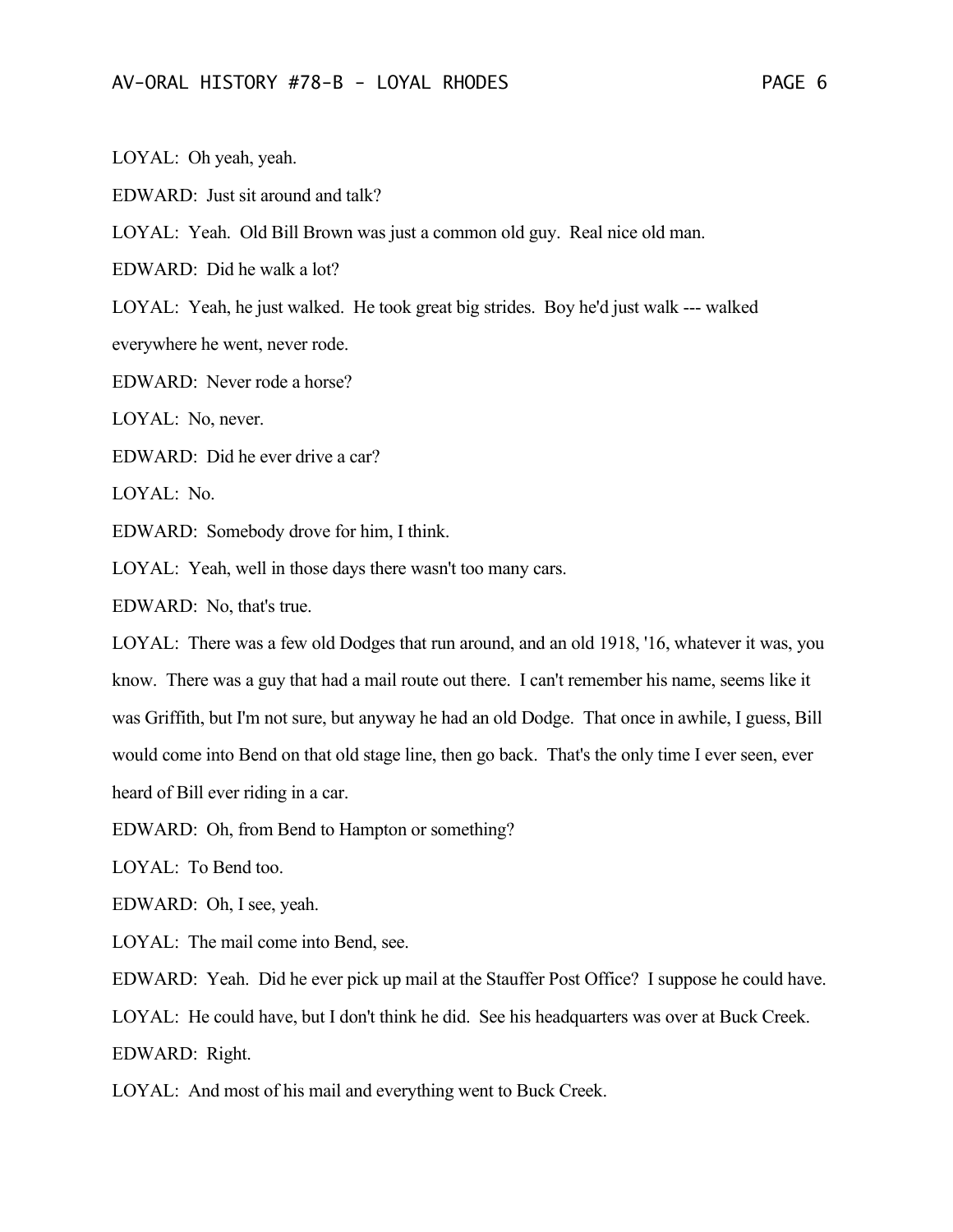EDWARD: At Fife.

LOYAL: At Fife, yeah.

EDWARD: Another thing I almost forgot. Did you ever hear any stories from anybody on the Overstreet shooting?

LOYAL: I remember something about that, but I don't remember enough to even remember to talk about really.

EDWARD: Yeah. I cannot pinpoint yet, where that happened. I think it may have been on Lost Creek. Because if Bill Brown first settled at Lost Creek, in about 1881, did he ever mention to your dad or mom, or anybody where he first came and pitched a camp?

LOYAL: No. But I think probably that was out at Lost Lake. And that's what the Lost Creek Valley was named after. There is a lake at the east end of that valley.

EDWARD: Is that ---

LOYAL: A little creek run into it.

EDWARD: Is that Lost Creek that runs into it?

LOYAL: Yeah, yeah. And one time, now this is pretty true, I think, that some cow people didn't like sheep coming in there, you know. And they made Bill get down and bark at his sheep, but they didn't only did it one time. I don't know who the guy was he killed, but he killed a guy.

EDWARD: Overstreet.

LOYAL: Probably Overstreet.

EDWARD: Yeah.

LOYAL: I'm sure it was. But I can't really pinpoint it.

EDWARD: Yeah, and that's the trouble. Pinpointing the year, and where that happened. It was probably 1885.

LOYAL: Well, I think that happened before we ever got out there.

EDWARD: Oh yeah.

LOYAL: You know.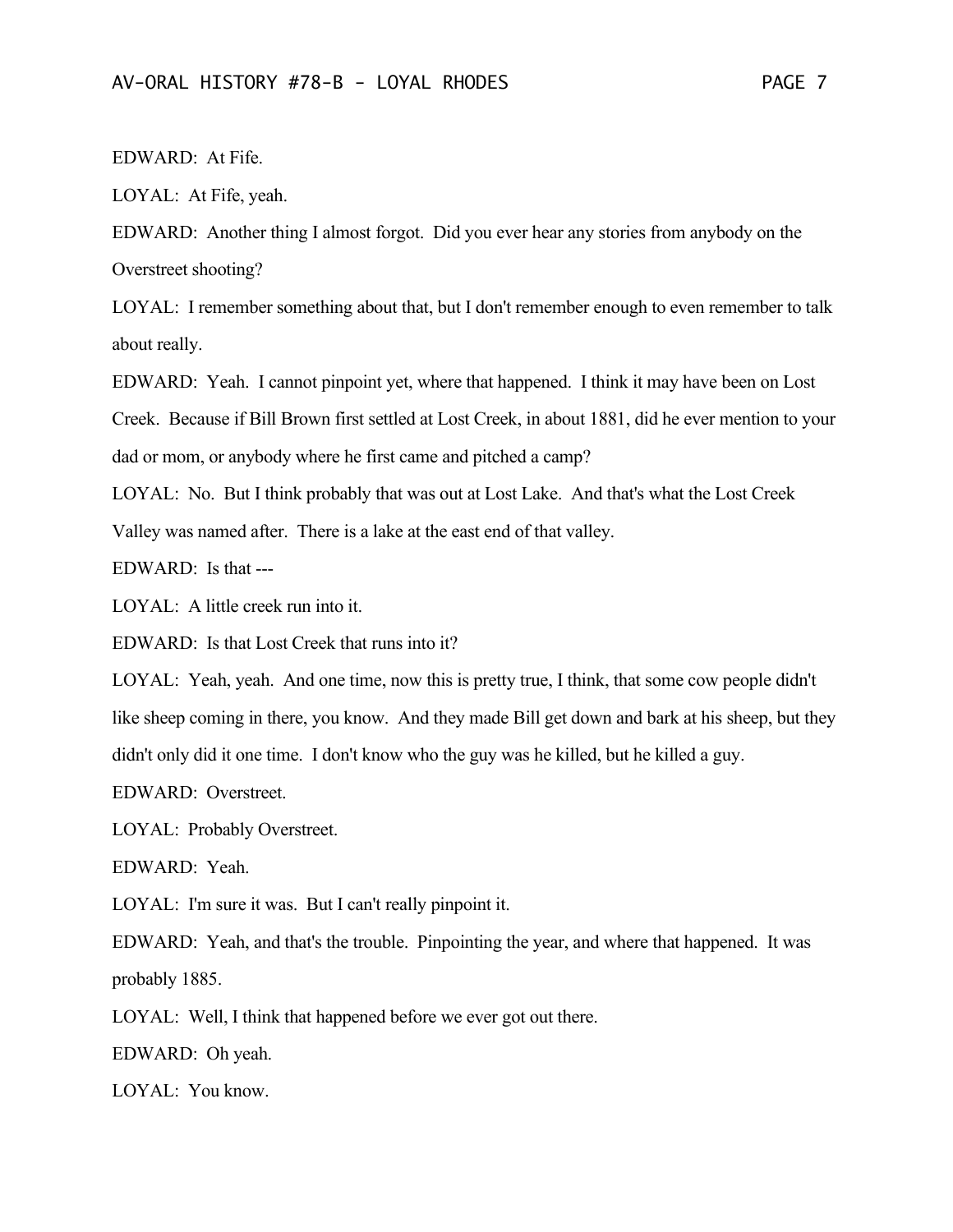EDWARD: Yeah.

LOYAL: But we heard about it. Now see because it is hearsay.

EDWARD: Oh yeah. Did anybody ever point out where that happened?

LOYAL: Yeah, right up on Lost Creek.

EDWARD: Right on Lost Creek.

LOYAL: Yeah, right on Lost Creek.

EDWARD: Somebody said that's where Bill Brown shot ---

LOYAL: Yeah, right in that territory.

EDWARD: Do we call that, Loyal, do we call that a lake or a sink where the Lost Creek just sinks?

LOYAL: No, they called it Lost Lake.

EDWARD: They call it Lost Lake.

LOYAL: Lost Creek Lake. And that's what the name of the valley was named after too, Lost Creek Lake.

EDWARD: Okay.

LOYAL: Lost Creek Valley.

EDWARD: I'm pretty sure that's where that shooting occurred.

LOYAL: Well, I think it is too, but I --- like I say that happened before we got there.

EDWARD: Yeah, about, probably 1885. Now that guy he shot is supposed to be in the Silver Creek Cemetery.

LOYAL: Well ---

EDWARD: I've been there too. But that helps. I think you're right; I think it was Lost.

LOYAL: Well, I think it's true, yeah. Like I say, it's all hearsay as far as we was concerned, you know.

## SIDE B

EDWARD: This is Edward Gray; I'm talking with Loyal Rhodes in Bend on 3-20-91 about Bill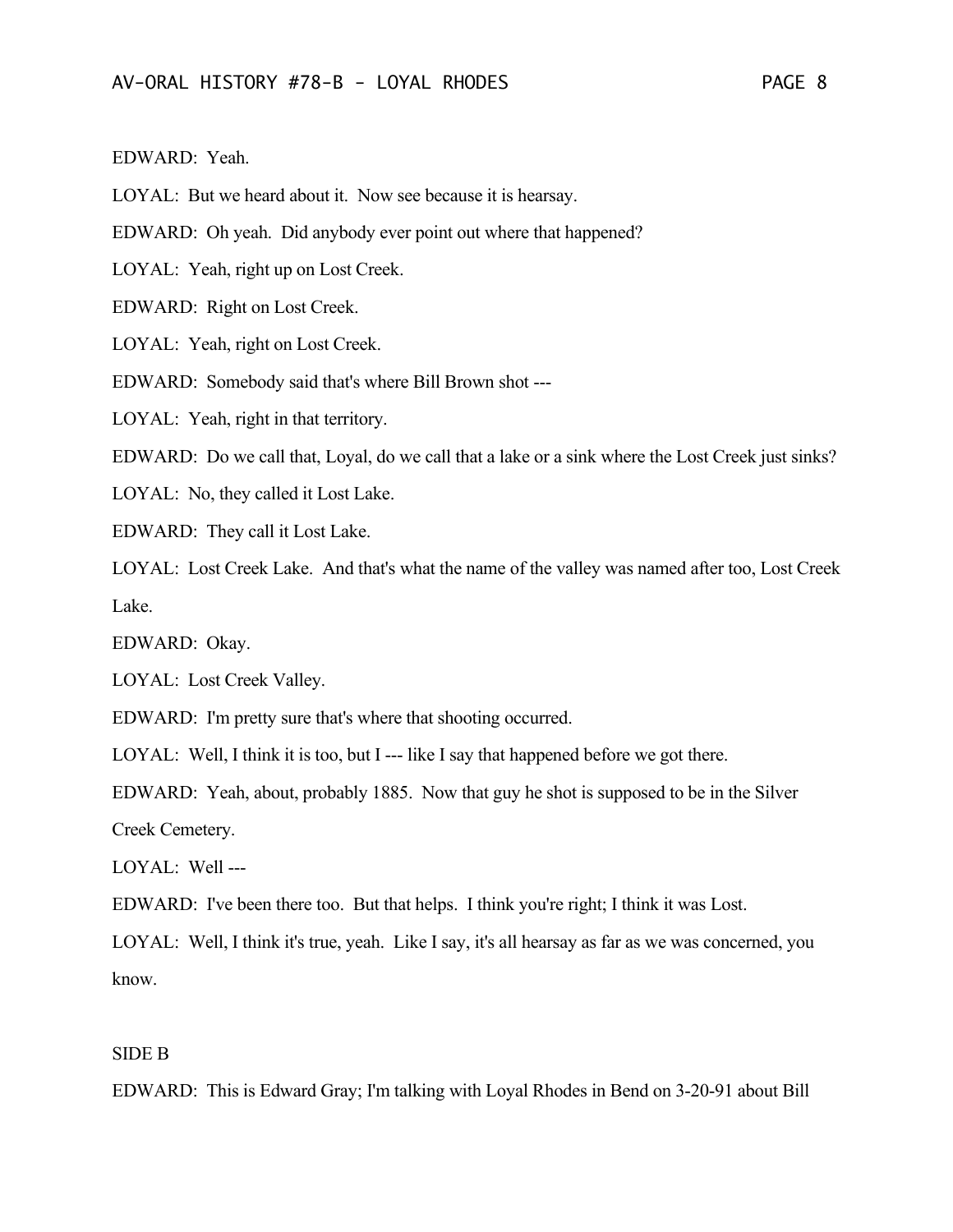Brown. Okay. What was your parent's names, Loyal?

LOYAL: My dad's name was Benjamin.

EDWARD: Benjamin?

LOYAL: Benjamin Franklin.

EDWARD: Rhodes.

LOYAL: Rhodes.

EDWARD: And your mom's?

LOYAL: Pearl Adelia.

EDWARD: Pearl Adelia, that's a pretty name.

LOYAL: Pearl Adelia.

EDWARD: What was her maiden name?

LOYAL: Ashby.

EDWARD: Ashby. And they came to the Stauffer area in 1912?

LOYAL: Yeah.

EDWARD: And where did they come from?

LOYAL: Gibson City, Illinois.

EDWARD: They came straight from Illinois to the Stauffer area?

LOYAL: No, no, they didn't.

EDWARD: Okay.

LOYAL: I'll tell you what happened. In those days they sent all this literature, just like they did down here at Christmas Valley. Sent the literature all over the world, you know. So, it came back East, and my dad was kind of an adventurer, you know, he was the only one at that time that had any inkling to come out to the West. So, he came out to the West, he left us all there at Gibson. He came out, and he come as far as Spokane, and he got a job working in a wheat factory there, wheat warehouse. Then he moved to Sprague, Washington. Then he called and had my mother come out. So, we lived at Sprague, Washington for, oh a year I guess, or something like that. We lost one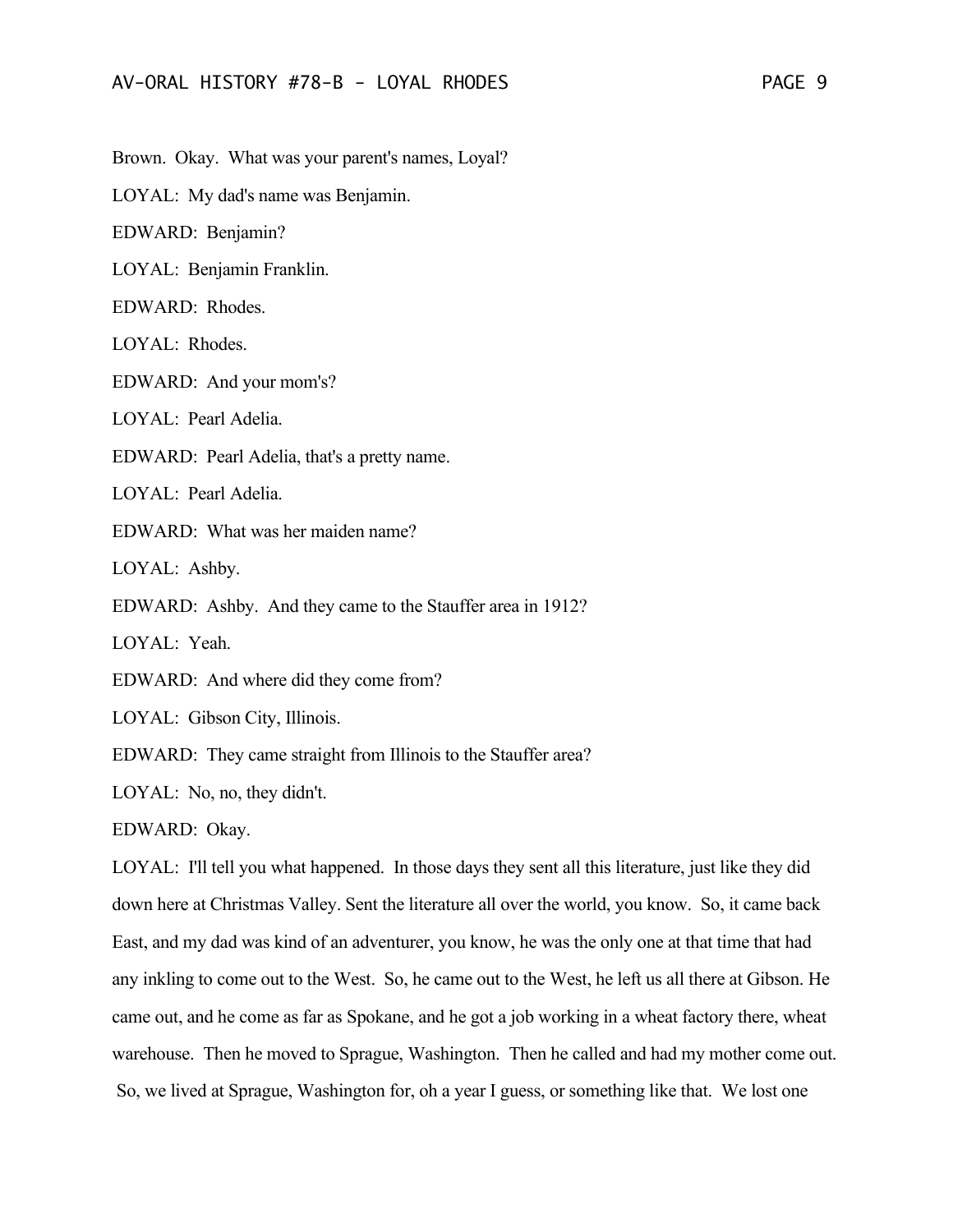sister; I lost one sister there. She is buried in Sprague, Washington. And then I had another sister born there while we were there. She's still alive; she's 79 years old.

And then we, Dad in the meantime had come on out and filed on this homestead out here. Then he went back to Sprague and worked to get the money to build the fences and whatever they had to do to prove up on the homestead, you know. So, when he got the work done on the homestead, to prove it up, you know to keep it a going, then he'd go out and work for Bill Brown. Now this is after we had all moved out on the desert.

EDWARD: That would have been after 1912?

LOYAL: Yeah.

EDWARD: He worked for Bill Brown after that?

LOYAL: Yeah, yeah.

EDWARD: What did he do for Bill Brown?

LOYAL: He done everything. He got to be kind of a foreman at the Gap Ranch. I suppose you've heard of the Gap Ranch.

EDWARD: Oh yeah.

LOYAL: Yeah. Well, my mother cooked there, and my dad worked there. Took care of the harness and whatever he had to do. And my mother cooked there. And we didn't go to school, it was in the summertime, you know.

EDWARD: Did your dad; did your dad only work there during the summer?

LOYAL: Well, sometimes he'd work in the wintertime too. But my mother didn't, she stayed home at the ranch, and us kids went to school.

EDWARD: And you went to school at Stauffer?

LOYAL: Well, it was a mile and a half from our place; it was a mile east of Stauffer. There is nothing there, only the drilled well is still there, and a few boards. I know right where it's at; I found the well here the last trip I was out there. It is a drilled hole about that big around, and it has a little moisture in the bottom of it yet. But that was a mile and a half, and we walked most of the time to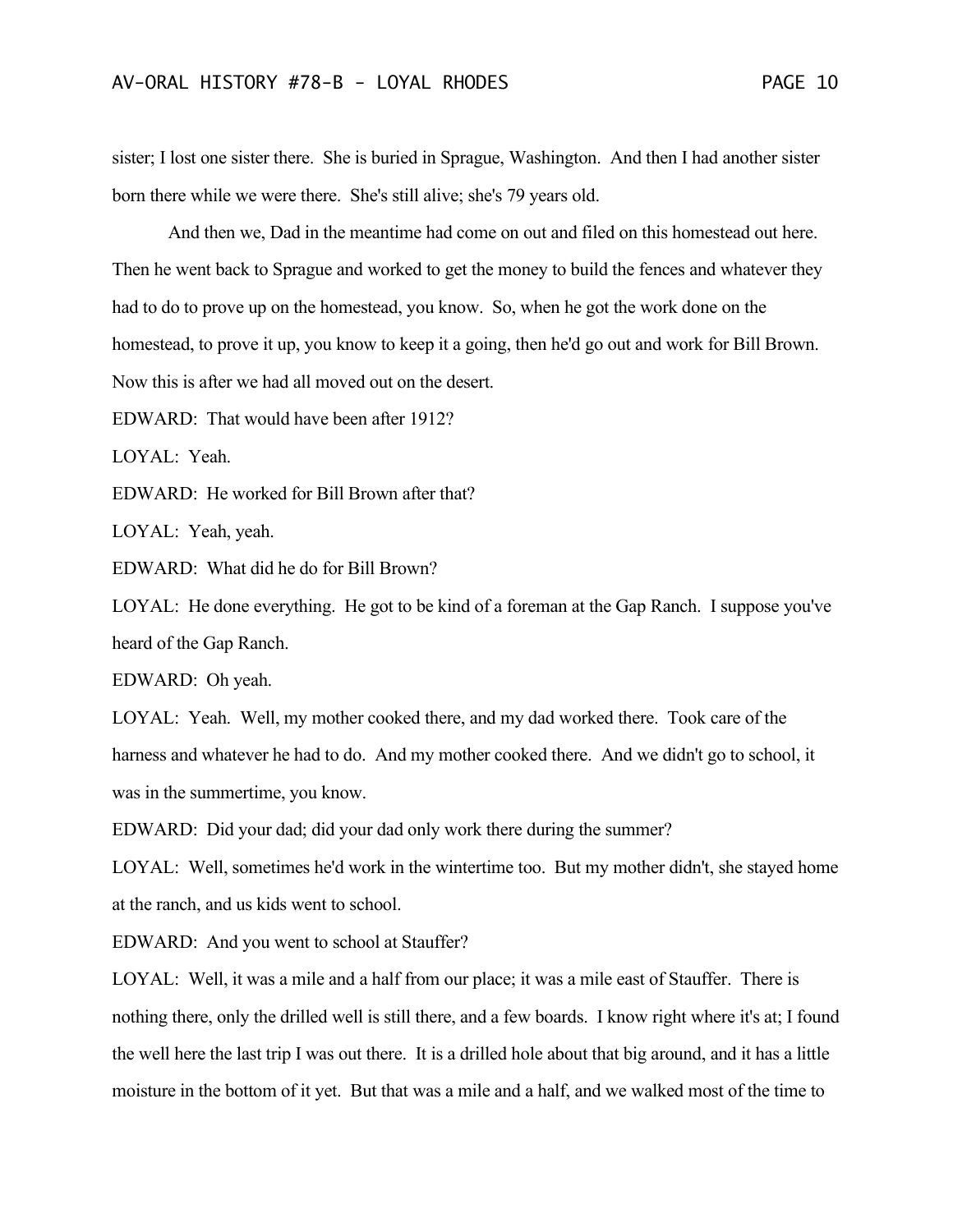school. My dad, and a bunch of the homesteaders out there, they did build a barn to hold about three saddle horses. And then we got to riding horses to school, because there was a barn, and feed them, you know. Then after school was out, my job was to go rustle the cattle, because we turned them right out on the open range.

EDWARD: Now whose cattle, yours?

LOYAL: Ours.

EDWARD: Yours, the Rhodes cattle?

LOYAL: Yeah, we had milk cows, and some beef cows too.

EDWARD: You just left the cattle go?

LOYAL: Yeah, uh huh.

EDWARD: When did you round them up, in March, April?

LOYAL: No, no they come home every night.

EDWARD: Oh, oh, I see.

LOYAL: We didn't have that many cattle. They came home at night, all of them, you know. Until the ZX moved in there, that's partly what broke the people on the high desert, when ZX come in there with all their cattle.

EDWARD: Run them off the range, didn't they?

LOYAL: Yeah. They did go around your place. We had a good well and water. They'd just, around our fences and eat up all the grass around, so we couldn't turn our cattle out. If we did, when they rounded up, they'd take whatever they got and took them all up to Paisley. Then of course, that was before you had trailers or anything. They'd go --- write you a letter and tell you, well we've got four or five head of your cattle down there, you better come and get them. So, we'd take a saddle horse and go down and get them, 60 miles.

EDWARD: They probably did that on purpose.

LOYAL: Well ---

EDWARD: You think?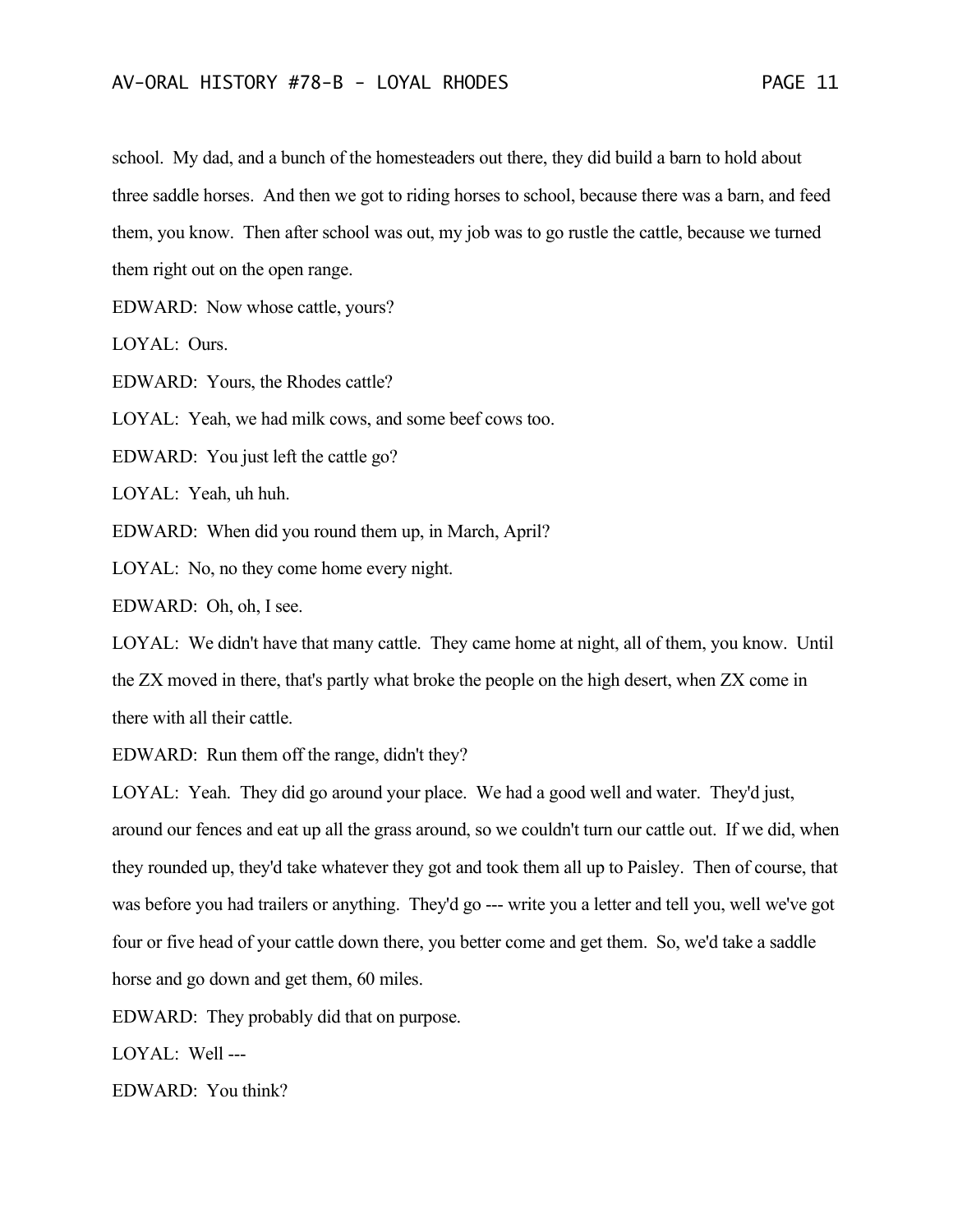LOYAL: I'm not sure, but they sure did turn a lot of cattle loose in there, thousands of head, thousands of head.

EDWARD: And this was during --- was this summer range?

LOYAL: Yeah.

EDWARD: I see, okay. And then the winter range the ZX took their cattle back to Chewaucan and ---

LOYAL: Yeah, took them back, and took ours with them ---

EDWARD: Right, right.

LOYAL: --- you know.

EDWARD: And if you had a homesteader that didn't want to fight much, he'd just probably say leave them.

LOYAL: Well, they'd give you, they'd write and tell you we'll give you \$10.00 for them, whatever, \$5.00. They'd just --- we'll take it. But that's all we had, just a few cattle. Then we finally got a couple hundred head of sheep. And they run wild too, they'd run out, then come home every night. EDWARD: How --- when did, how long did your dad work at the Gap Ranch, do you have any idea, Loyal?

LOYAL: Well, it's hard to say, probably 5 or 6 years.

EDWARD: From end of 1912 to 1918, maybe?

LOYAL: Well, yeah, but more like 1918, you know. Because dad had to do quite a bit of work on the homestead, prove it up, you know.

EDWARD: Yeah.

LOYAL: But Dad helped Bill Brown with all of his lambing. And that's where we got our 200 sheep, was from Bill Brown.

EDWARD: I see. Was that for payment?

LOYAL: No, we'd pick up the lambs that the ewes wouldn't have anything to do with; we called them bummers. And I'd take a wagon over there, and I'd follow these sheep and I'd pick up these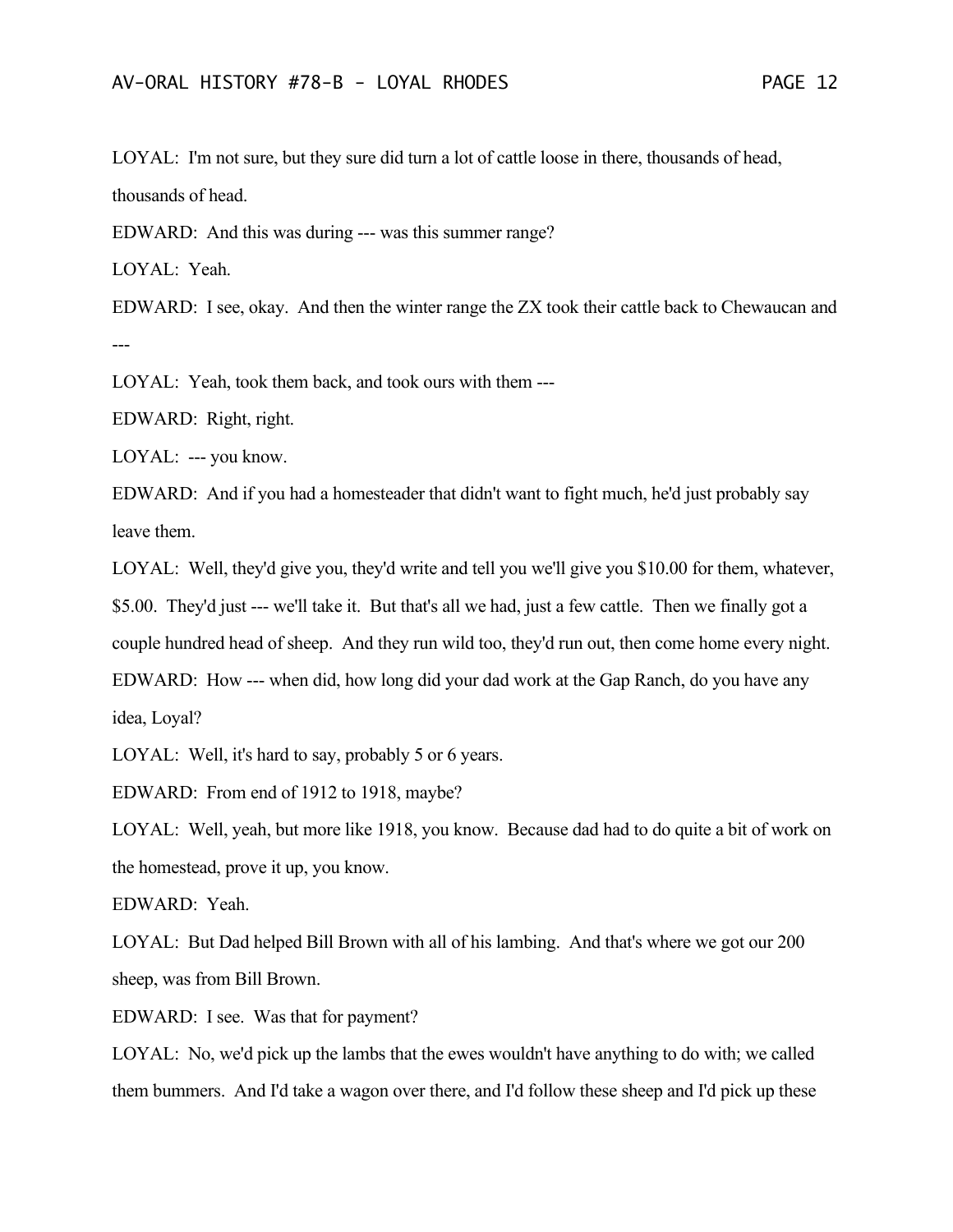bummers. I picked up 200 head, brought them home and fed them cows' milk until they could go on their own.

EDWARD: Would that be in, lambing is in what, March?

LOYAL: February and March.

EDWARD: February and March.

LOYAL: Yeah.

EDWARD: Where did Bill Brown have his lambing sheds, do you recall?

LOYAL: Actually, he didn't have much for lambing sheds. He lambed right out in the open.

EDWARD: Right out in the desert?

LOYAL: Yeah. And a lot of that was done over at Benjamin Lake, out of Benjamin Lake, and that's just a little ways beyond Brown's Well.

EDWARD: Right, right. And Brown's Well was owned by Bill Brown.

LOYAL: Yeah, it was. Yeah. Well, Bill Brown owned pretty near everything in those days.

EDWARD: Did --- how many sheep men and buckaroos did he employ, do you have any idea, at any given time?

LOYAL: Well, we'll take it from here. He had one; two, three, he had three big corrals built in that territory around Stauffer.

EDWARD: Around Stauffer, okay.

LOYAL: They'd be eight or ten miles apart, you know. Then he'd have maybe ten cowboys, ten or twelve, whatever it was, you know, and they would round these horses up, bring them all in and put them in these corrals. They'd brand them and take care of them, you know. And then they'd turn them right back out and the cowboys would go after them on horses.

EDWARD: The Horseshoe Bar brand.

LOYAL: Horseshoe Bar on both jaws.

EDWARD: Both jaws?

LOYAL: Yeah.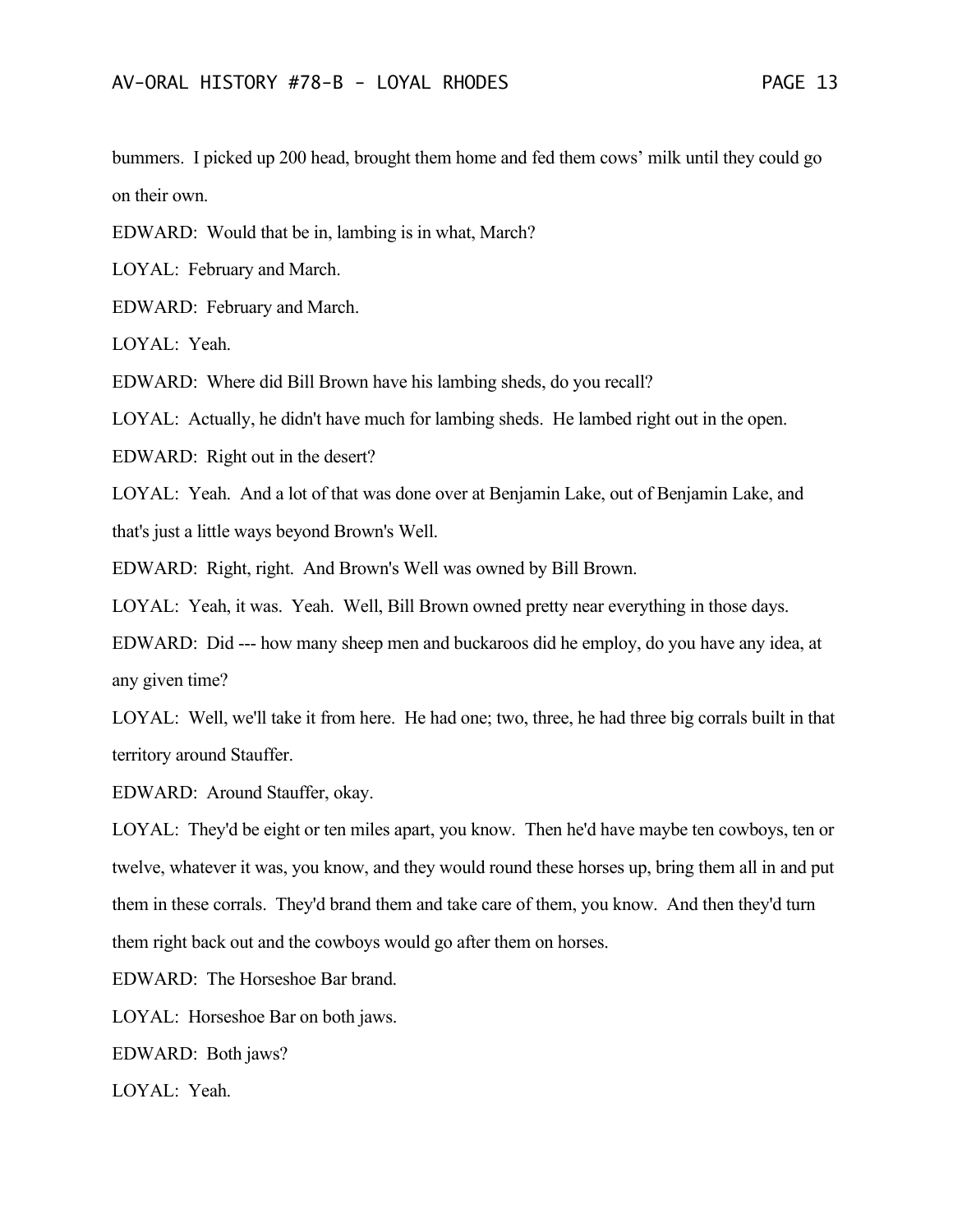EDWARD: Did --- how long did he have his horses, do you have any idea, Loyal? Did he give them up after World War I?

LOYAL: Well, he sold a lot of those horses in World War I to the French, French government. In those days it was all cavalry with horses, you know. And most of those cowboys would ride those horses twice, then the government man would come in and buy them and take them out.

EDWARD: They'd break them just twice?

LOYAL: Just rode them twice, and they wasn't broke.

EDWARD: No, they must have been wilder than ---

LOYAL: Oh, they was wild as a March hare, you know.

EDWARD: How did they load them --- they got them to the corrals, and then they loaded them ---

how did they transport them out of there?

LOYAL: They run them mostly by cowboys cross-country.

EDWARD: To Lakeview or something?

LOYAL: No, they had to take most of them to Burns.

EDWARD: To Burns?

LOYAL: Yeah.

EDWARD: Then they loaded them in trains or something?

LOYAL: Well, they --- let's see when did they --- I forget when the train come into Burns. But it came from Ontario to Burns and stopped there, see. Then they loaded these horses there and shipped them.

EDWARD: Shipped them.

LOYAL: I suppose Chicago, or somewhere.

EDWARD: Is that how Bill Brown took care of his sheep too, did he herd them someplace, or ---

LOYAL: Yeah, that's the only way you could do it. You didn't have trucks or anything to transport them in, in those days, you know.

EDWARD: Who --- where did these horse buckaroos, and cowboys, where did they stay? Just stay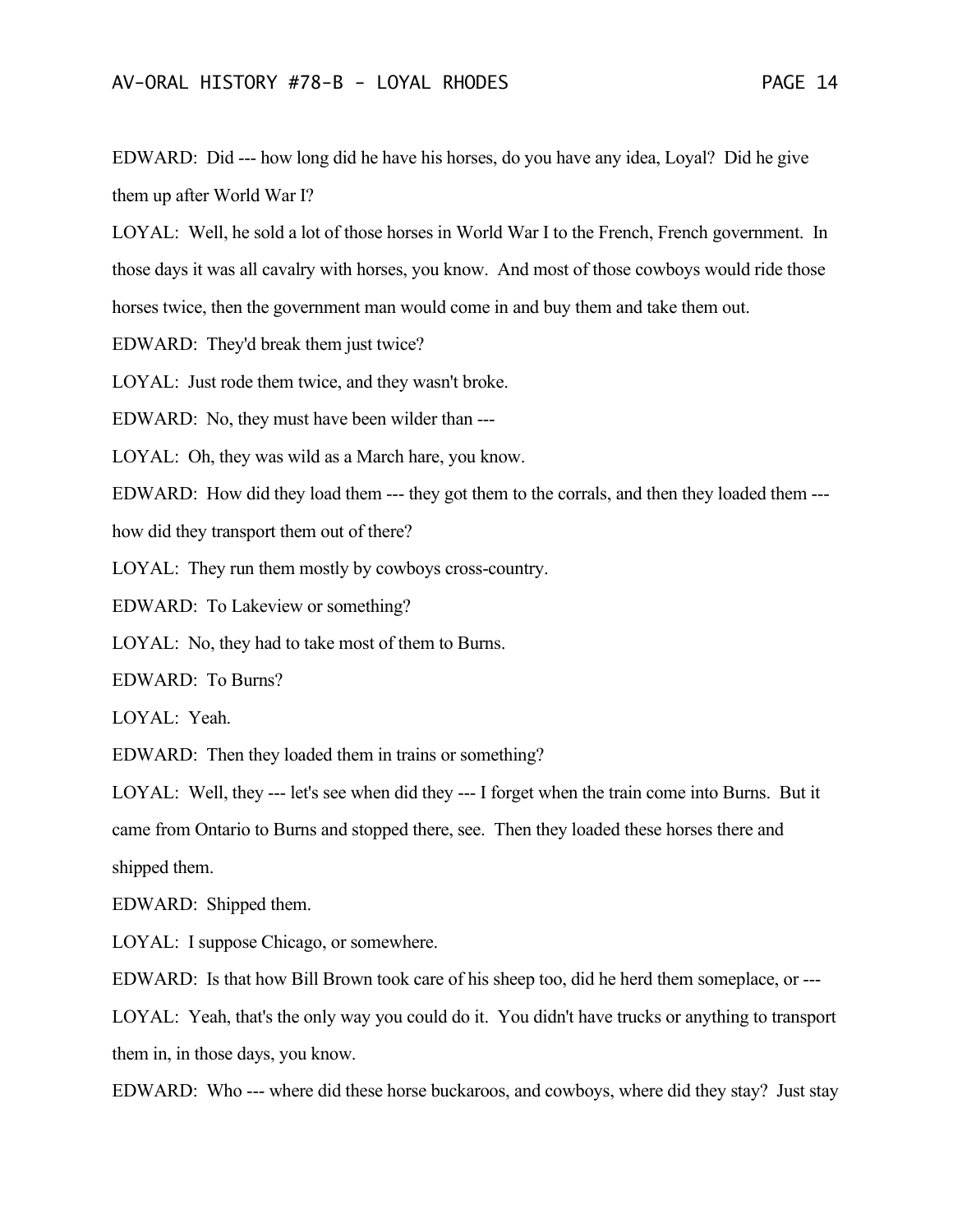out in the desert; just roll their blanket out?

LOYAL: Well, they had horse camps all over the desert.

EDWARD: Oh, they did?

LOYAL: Yeah.

EDWARD: Like little cabins?

LOYAL: No, they were tents.

EDWARD: Tents?

LOYAL: Yeah. They were tents in everyplace, spotted around. And they had a camp tender; he would bring in slabs of bacon that wide, and that long.

EDWARD: Four feet or so, just huge.

LOYAL: Just bring it in there and leave it there. And when the cowboys come in it was still there, nobody ever stole a bit of it. The only thing they wanted you to do, eat all you wanted, stop and feed your horse and water him, don't take anything, and do your dishes. You was welcome to stop in. EDWARD: So anytime you went to a Bill Brown camp you could eat, but just don't steal anything. LOYAL: That's right, don't steal anything. But you was welcome to eat all you wanted to eat. But don't take any of it with you, you know.

EDWARD: Who were some of his buckaroo bosses; do you recall Loyal, any names? What about the Houston's?

LOYAL: The Houston's wasn't really too much on Bill Brown's side. Houston's was mostly on the north side, see. And the Houston boys was pretty young in those days too.

EDWARD: Okay.

LOYAL: You know.

EDWARD: Fred, Frank ---

LOYAL: Well, there was Frank and Sumner.

EDWARD: Sumner, yeah.

LOYAL: Yeah. Now they owned the GI Ranch at one time.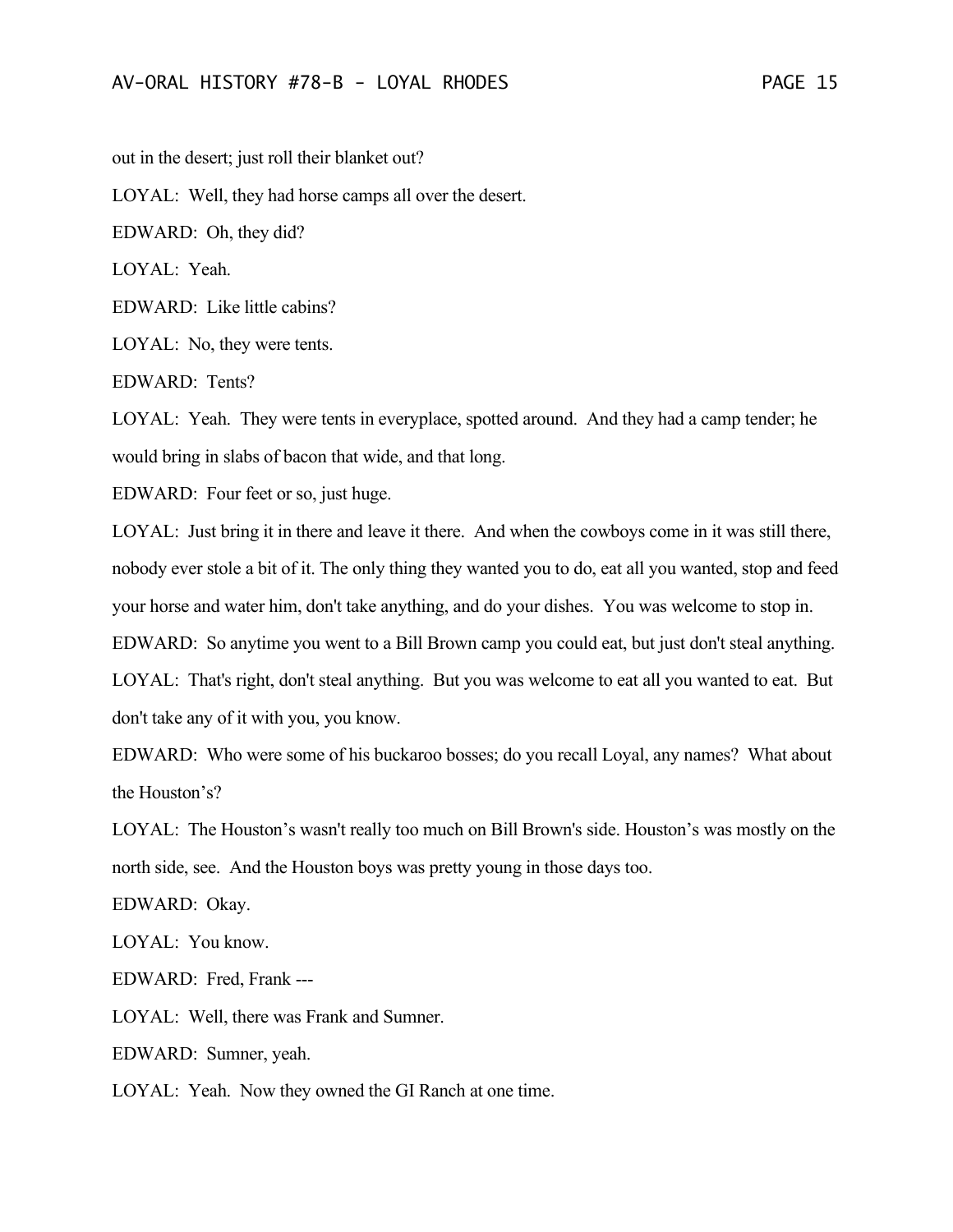EDWARD: Right, right, later on.

LOYAL: Yeah, later on, right. Then Johnny Pausch was a big head out there all his life, you know. He owned the GI Ranch for years.

EDWARD: Right. Did the buckaroo bosses and the cowboys, did they get along pretty good, or did they have their squabbles?

LOYAL: Who now?

EDWARD: The buckaroo, Bill Brown's buckaroos bosses, and his cowboys, did they get along?

LOYAL: Oh yeah, yeah. I forget what Bill Brown's nephew was up there; he was his main boss.

EDWARD: Winslow?

LOYAL: Winslow, yeah, Harvey Winslow.

EDWARD: Harve Winslow.

LOYAL: Harvey Winslow was his nephew. And he was the main boss. He was the main boss of the cowboys.

EDWARD: Of the cowboys.

LOYAL: Yeah, not the sheep men.

EDWARD: Not the sheepherders.

LOYAL: No.

EDWARD: Did --- did Link Hutton ever work for Bill Brown?

LOYAL: I don't believe Link Hutton ever did work for Bill Brown; I don't believe he did. See he was up on Wagontire.

EDWARD: Right, the east side.

LOYAL: Yeah, right.

EDWARD: East side. What about horse stealing? Did your dad ever mention anything like it?

LOYAL: Yeah, there was a few of them stolen. Most the time Bill Brown never did contest anybody that picked up a horse of his. When I was a kid out there I picked up one of his horses one time, a little stallion, and I broke it. And I got a hold of Bill Brown and told him I had it, and he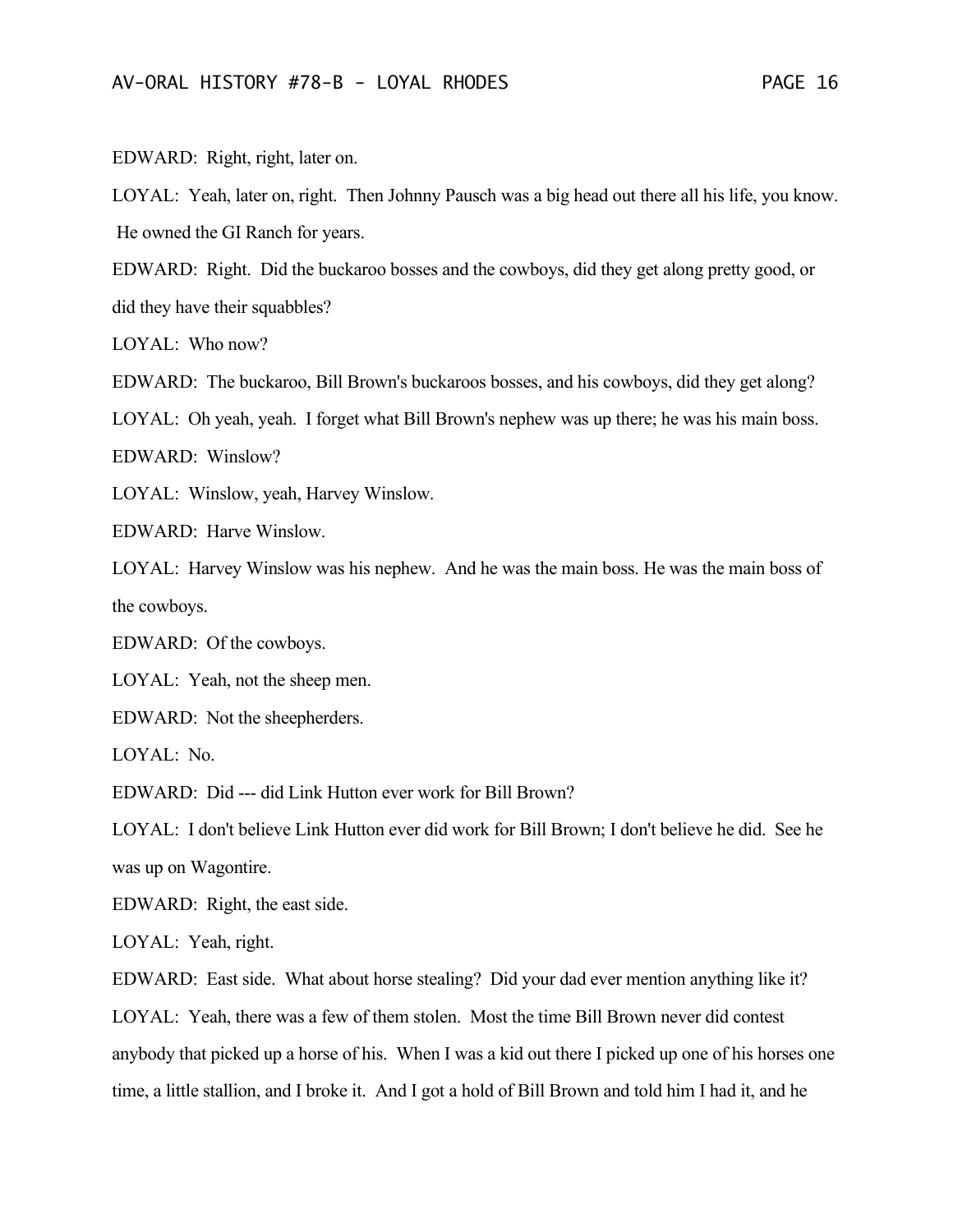said, "Well," he said, "just keep it, and if I ever need it, I know where it's at." And that's the end of it.

EDWARD: How could --- do you think he kept track of all his horses?

LOYAL: How could he keep track of 10,000 head of horses?

EDWARD: They were running all over the place.

LOYAL: No way, no.

EDWARD: I don't see how --- he must have had a lot of cowboys working for him.

LOYAL: Oh he did, he had an awful crew working for him.

EDWARD: When did they pick up the horses, Loyal, at a certain time of the year? Or did they just ---

LOYAL: Well, they picked them up in the spring.

EDWARD: Springtime.

LOYAL: Yeah. After the colts were born, you know. Well, up there, it isn't like raising horses professionally. Your stud was running with the mares all the time, you know. So you had colts most any time, you know.

EDWARD: All over.

LOYAL: But when they'd get the most of them out there, when they'd round them up and brand them and take care of them, you know.

EDWARD: So in the spring, and early summer?

LOYAL: Yeah, that's right. And it was dusty; you could see those horses going from miles and miles. Set a big stream of dust, you know. Be a couple cowboys right ahead of them, leading them in. And they'd follow them cowboys.

EDWARD: They would?

LOYAL: Oh yeah, yeah.

EDWARD: Was it --- how did they get them to do that? Water, water holes or something, or they'd just follow them?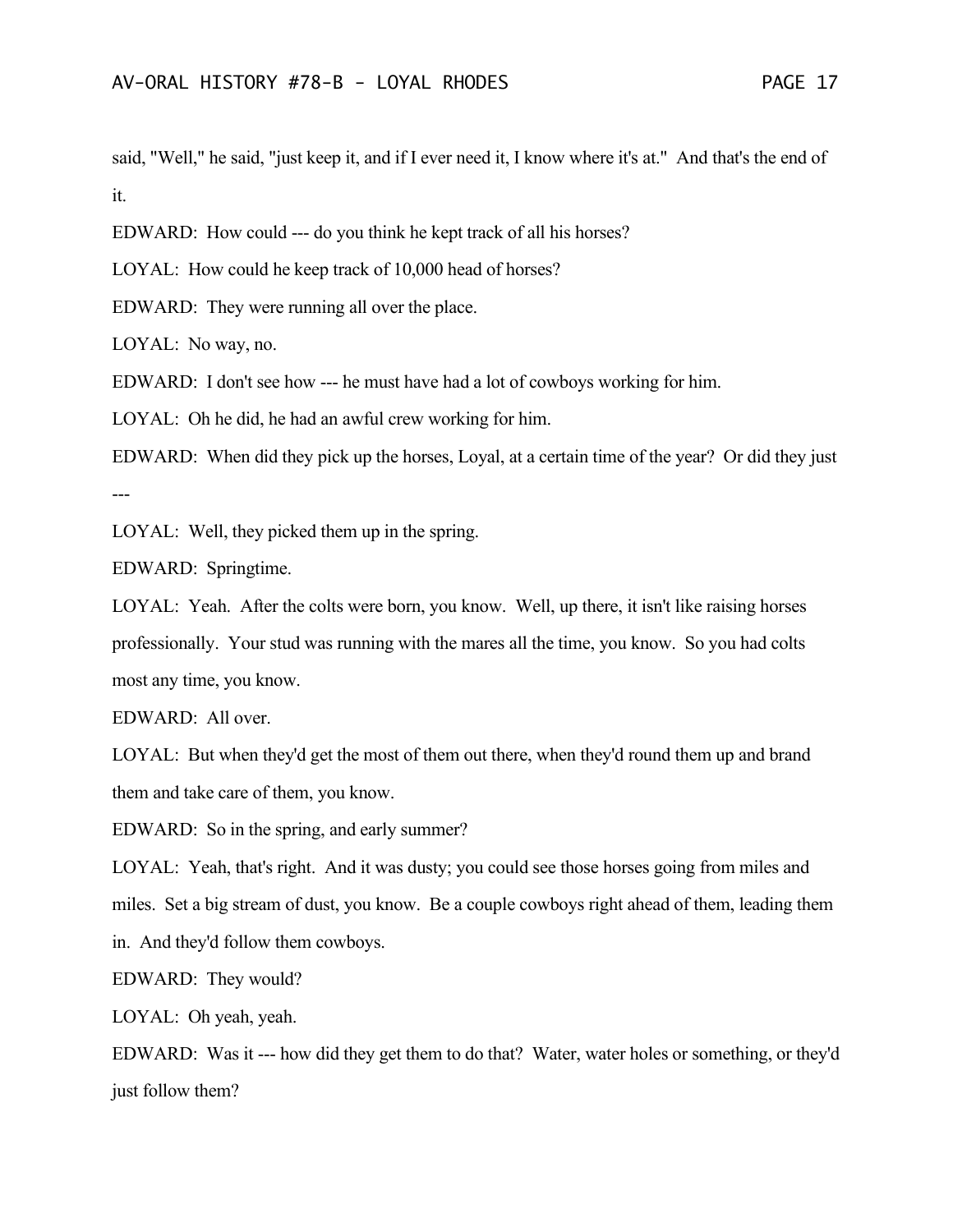LOYAL: They just --- well they had a string of cowboys behind them, pushing them, and two guys up in the front, and they knew where the corrals was. The guys on horseback, they'd just go right in, ride right in the corral, and these horses would follow them right in.

EDWARD: Were there a lot of wild horses in that country by Stauffer, and --- when you were

there? Or did Brown own them all?

LOYAL: Brown owned them all, really, he did.

EDWARD: They were kind of just wild, right?

LOYAL: They were wild.

EDWARD: He picked up the colts and ---

LOYAL: Yeah, and turned them right back out, and they was wild. At one time he was supposed

to have 10,000 head of horses out there.

EDWARD: Yeah, yeah.

LOYAL: See they called him the horse king.

EDWARD: Yeah. But he, Bill basically took care of sheep.

LOYAL: Bill Brown did himself.

EDWARD: Yeah.

LOYAL: In fact, Bill Brown would herd sheep, his own sheep, herd them.

EDWARD: He had about 2,000 to a flock, right?

LOYAL: Yeah, 2,000 to 3,000 to a band of sheep. And a lot of times he'd herd one of those bands all by himself.

EDWARD: He'd sleep in a tent I suppose.

LOYAL: Sleep in a tent just like the rest of us.

EDWARD: Did he ever have a camp tender, or sheepherder's wagon?

LOYAL: Oh yeah.

EDWARD: Oh, he had some of those?

LOYAL: Yeah, oh yeah. He had camps all over. Some of them were buckaroo camps, and some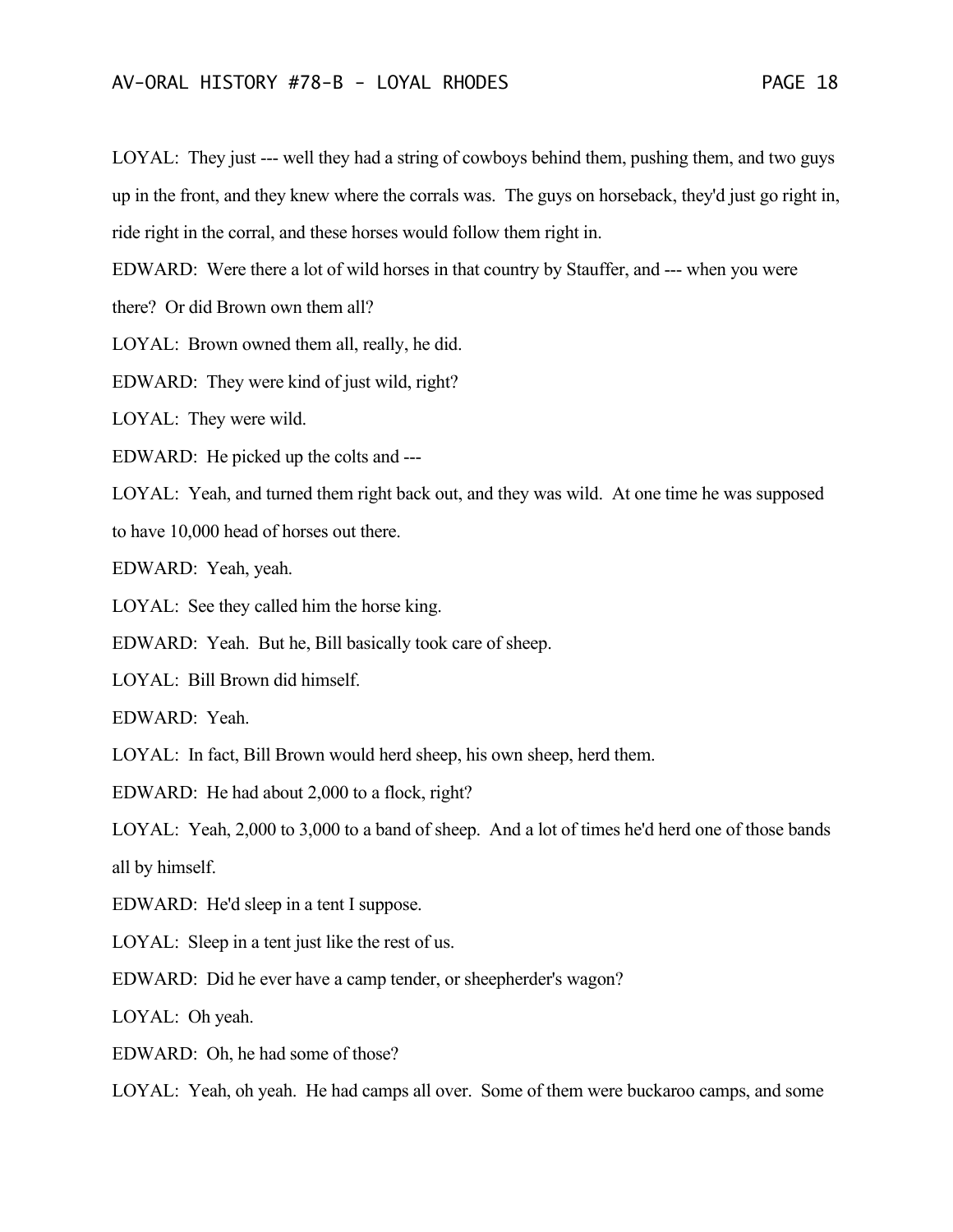of them were sheep camps. But he had men that did nothing but keep those camps full of water and grub.

EDWARD: What did he pay these guys?

LOYAL: Not very much, in those days.

EDWARD: \$25.00 a month?

LOYAL: Probably, probably all they got. They didn't get very much.

EDWARD: Did your dad; did your dad ever say to you what he made a month?

LOYAL: No, if he did, I don't remember, you know. But it wasn't very much.

EDWARD: But your dad, your father, basically stayed at Gap Ranch?

LOYAL: Yeah.

EDWARD: And your mom.

LOYAL: Yeah. And of course, Dad stayed out at Benjamin Lake pretty much all summer with the sheep out there. After the lambing he'd take care of them and keep them moving, you know. But -- -

EDWARD: Did you ever hear of a rustler's hideout?

LOYAL: Not really.

EDWARD: Did you ever hear of East Garden?

LOYAL: East Garden, no.

EDWARD: Okay. It's in the lava beds over there, east of your homestead.

LOYAL: Well, the lava beds were mostly south of our place.

EDWARD: South.

LOYAL: Southeast.

EDWARD: Southwest, excuse me.

LOYAL: Or west, southwest.

EDWARD: Yeah, southwest, excuse me, Loyal.

LOYAL: They were out towards Fort Rock.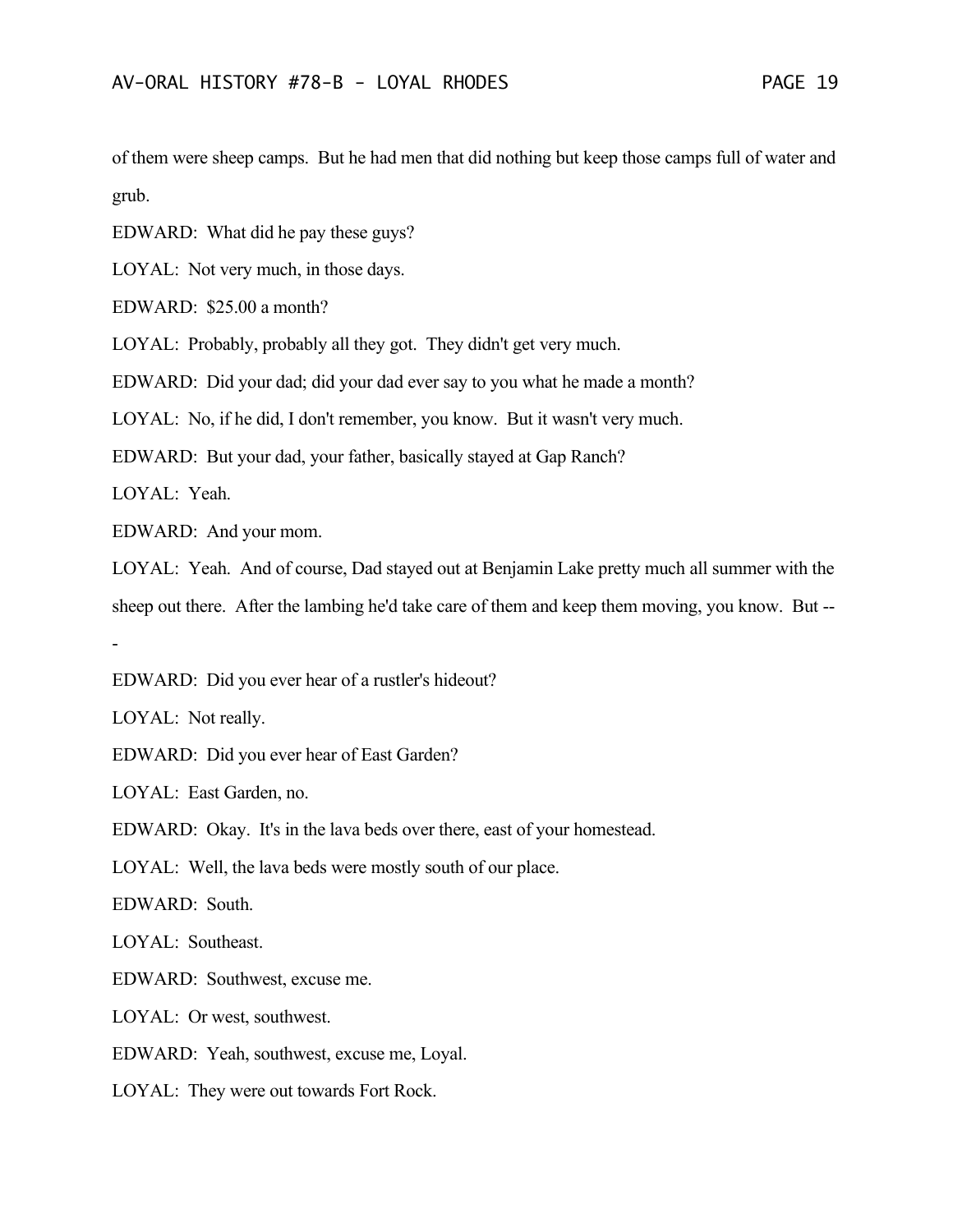EDWARD: Right. Never heard of a rustler's, rustler's hideout. When did --- first of all, when did you guys leave that area, your parents and yourself?

LOYAL: Well, my dad got awful sick, and we left the desert about 1924.

EDWARD: That late?

LOYAL: Yeah. And the last year I was 15 years old, I stayed on the desert all by myself that one winter and took care of the stock and fed them.

EDWARD: '24 and '25?

LOYAL: Probably '23 and '24.

EDWARD: Okay.

LOYAL: Anyway, I was 15 years old. And I stayed out there one whole winter, took care of the stock, 15 years old. My dad didn't want me to stay out there, he was going to get somebody, but he didn't have any money, you know. And I said, "Don't worry about it Dad, I'm going to take care of it." And finally, there was a guy come in there, him and his wife, he had a baby, they did. He lived down, he went out to, towards Brown's Well, ... place. Of course, it was vacant, he moved into there and he stayed there about a month. And finally, I'm, I'm living up here all by myself. I asked him one day, I said, "Why don't you and your wife just come up and move in with me?" He said, "Do you think it would be alright?" And I said, "Why wouldn't it," you know. So, they moved in, and they stayed a couple months there.

EDWARD: What in the world, Loyal, do you do out there by yourself? I mean, what --- I mean all day, you got 24 hours a day.

LOYAL: Well, I'll tell you, when I was a kid growing up out there

--- like the Stauffer boys, you know, there was three or four of them, you know, and we all had our own ponies. We didn't have one we'd go get one, you know, and break it. We could break our own horses out there, you know. And we rode and chased wild horses most of the time.

EDWARD: Just fun.

LOYAL: Just to be doing it.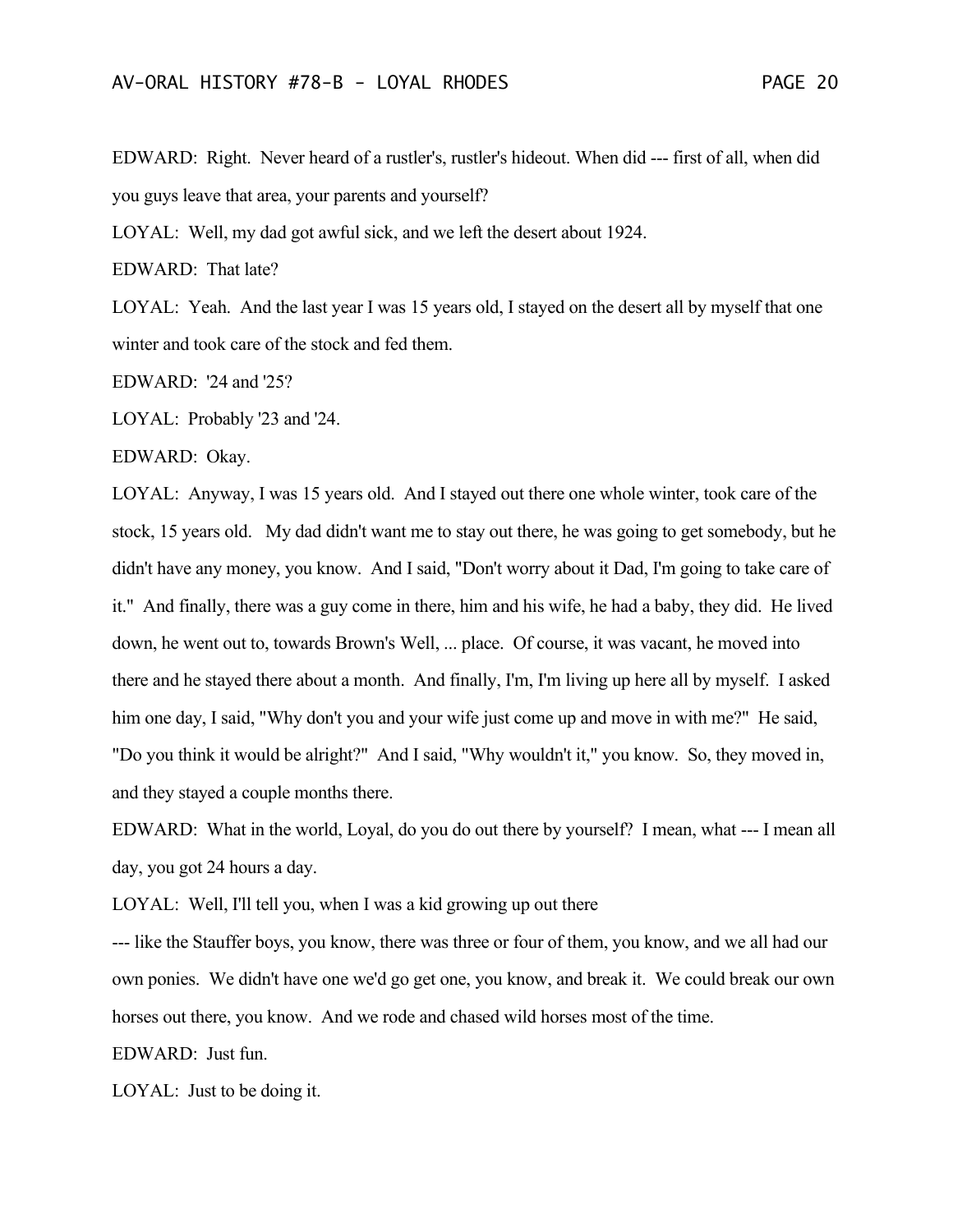## EDWARD: Fun.

LOYAL: Yeah, just fun.

EDWARD: Rabbits.

LOYAL: My dad was gone one time, and I got a hold of Ted and Fred Stauffer. There was a little bay horse in there that looked like he was about two years old, and I wanted that horse so bad. I got the Stauffer boys and we went out and we corralled him at my dad's corral, you know. And I had a little buckskin pony, he wasn't very big. But I went in there with these wild horses, and I roped, roped this horse, and I roped the stud, a big white stud by mistake, you know. He just tore my dad's corral all to pieces. They all went out, took my rope with them, you know.

EDWARD: Got out.

LOYAL: He got out. So, we got, we gathered again, the Stauffer boys, and we rounded them up and put them in his dad's corral, Charlie's place. And I got my rope back and got my horse. But the horse was already broke. He was older than he looked, and he must have been an Indian pony that got loose from the Indians, the only thing I can figure.

EDWARD: Somebody had already broke it.

LOYAL: Somebody had already broke him, and he had no brand on him.

EDWARD: Did --- when you lived there, did you ever meet Harold Bradley?

LOYAL: Oh yeah, knew Harold Bradley real well.

EDWARD: Did he live out there someplace?

LOYAL: Yes.

EDWARD: At Bradley Spring?

LOYAL: Yeah.

EDWARD: That's on Lost Creek.

LOYAL: Yeah.

EDWARD: That was the Bradley place?

LOYAL: That was up toward Wagontire more.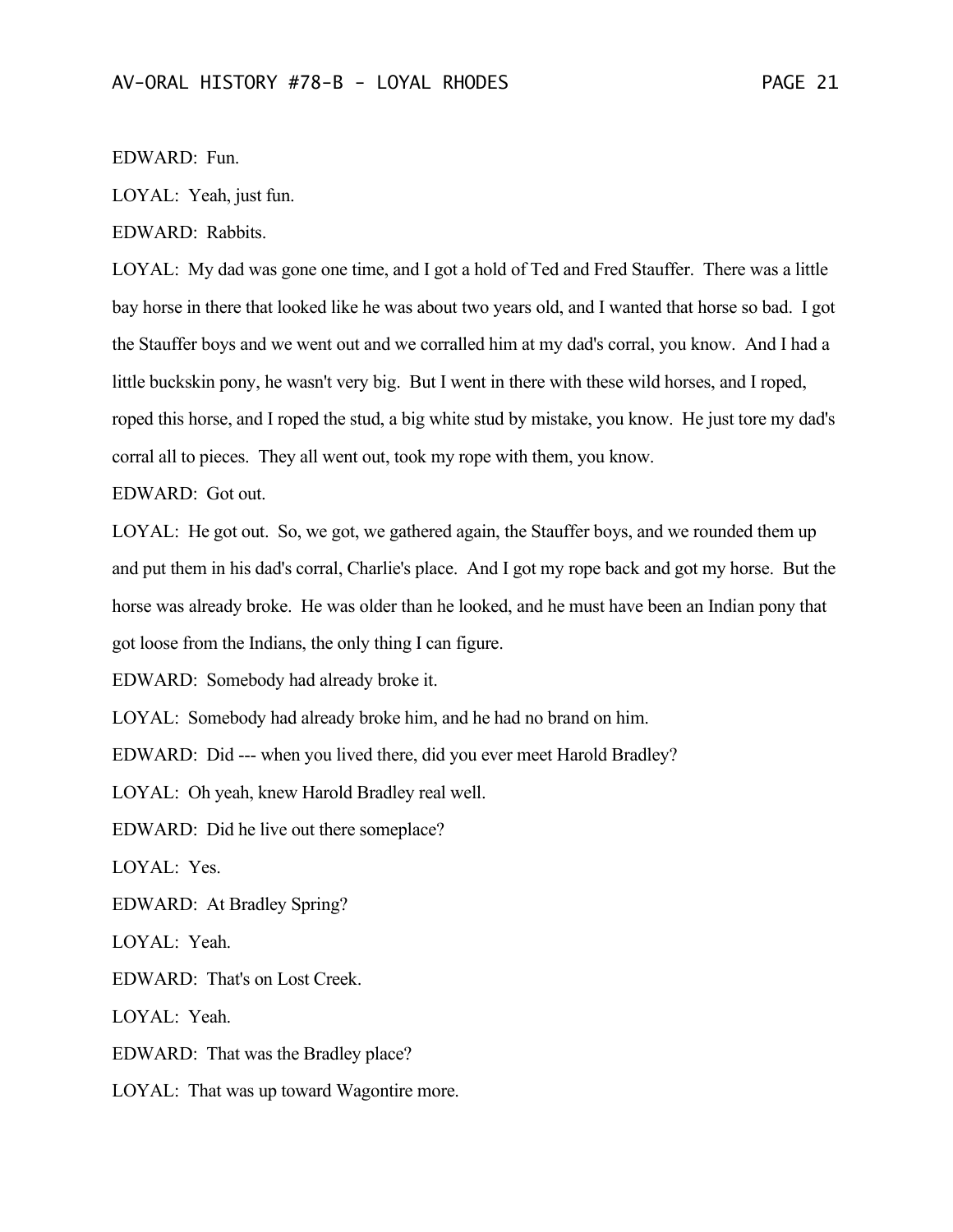EDWARD: Right. Did --- he delivered mail?

LOYAL: Not Bradley, not Harold I don't think.

EDWARD: Yeah, later on. What do you know about Harold Bradley and Link Hutton? What do

you know about Link Hutton? Come on Loyal, tell the truth. (Laughter)

LOYAL: Well, I think Link Hutton is dead --- what is his last name?

EDWARD: Hutton.

LOYAL: Hutton.

EDWARD: Yeah, Hutton.

LOYAL: Yeah, Link Hutton. To be honest with you, I think Link killed him.

EDWARD: Yeah, he did. Just up and shot him.

LOYAL: Shot him, yeah. I'm sure of that.

EDWARD: Do you know what the reason was?

LOYAL: Yeah, I think Bradley was chasing his wife.

EDWARD: That's right. (Laughter) And he got off Scott free, self-defense.

LOYAL: Yeah.

EDWARD: Is that what you heard, self-defense?

LOYAL: That's right. As far as I know they never did a thing, not one thing.

EDWARD: You ever met Link Hutton?

LOYAL: Yeah.

EDWARD: How big a guy was he?

LOYAL: He was a pretty good-sized man.

EDWARD: Like six foot?

LOYAL: Oh, yeah, I would say he was pretty close. He was as big as my dad, and my dad was five foot nine.

EDWARD: Heavy guy?

LOYAL: He was a little heavy, yeah. But, you know, we never knew those people on Wagontire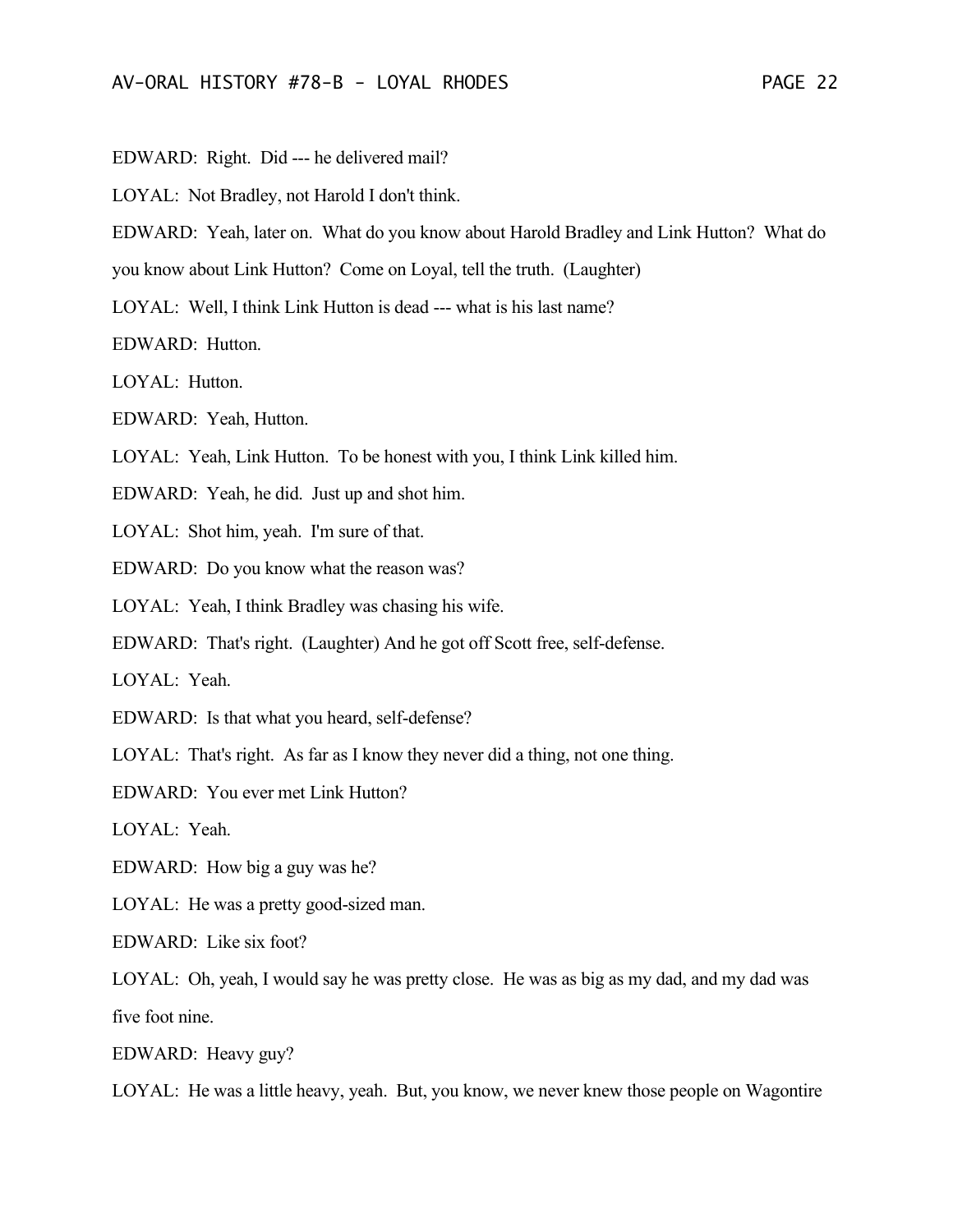very much, you know. We never really went up there very much. It's just like --- across on the north side of the highway, we never went over there very much.

EDWARD: Kind of stayed in your own little area?

LOYAL: Yeah, yeah. See there was about thirty homesteaders lived in that little valley.

EDWARD: Thirty?

LOYAL: Uh huh. At night we could count twenty-nine lights.

EDWARD: So, you were pretty close to one another?

LOYAL: Yeah. Well, a homestead, after you prove up on it and get another, then you got a section of land.

EDWARD: Right, yeah.

LOYAL: 640 acres.

EDWARD: Right because that desert out there ---

LOYAL: Yeah. So pretty near everybody had 640 acres, but it was right next to each other, you know.

EDWARD: Yeah. What --- this Harold Bradley, he was pretty young when he was murdered.

LOYAL: Yes, he was.

EDWARD: About 23 or 24.

LOYAL: Yeah, if he was that old.

EDWARD: Yeah. But did he ever work --- what was his job, do you know?

LOYAL: Oh, he worked for Bill Brown part of the time.

EDWARD: He worked for Bill Brown part of the time?

LOYAL: Well, everybody did.

EDWARD: Everybody did.

LOYAL: Everybody worked for Bill Brown.

EDWARD: I can imagine. What else would you do?

LOYAL: Well, there was nothing else out there.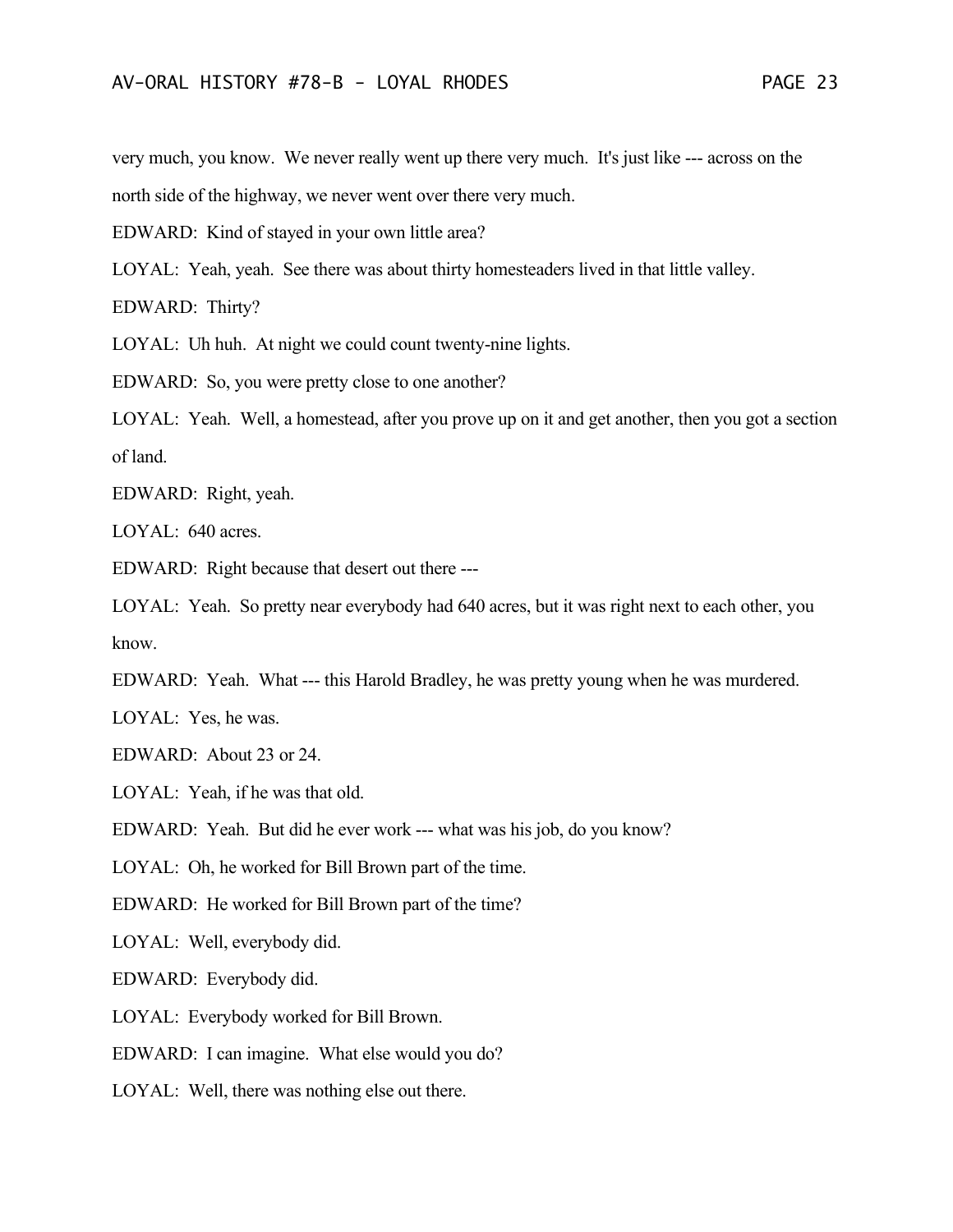## EDWARD: No.

LOYAL: Like I said, you know, if it hadn't of been for Bill Brown those people wouldn't have been there as long as they was, or they'd have starved to death.

EDWARD: Yeah.

LOYAL: Well, my dad was kind of a foreman for Bill Brown. Somebody had stole a brand-new set of harness from Bill Brown.

EDWARD: Stole them?

LOYAL: Stole them, yeah. So, he was pretty fussy, you know, and he told dad he said, "You go see if you can find that harness." So, Dad he went around to everybody's, you know, and of course he didn't say he was looking for the harness, you know, but he saw this set of harness laying under the bed of a guy out there. Can't remember the guy's name. But dad went back and told Bill Brown, he said, "Found your harness." He told who it was, and Bill Brown said, "Well, morally certain he must have needed them, or he wouldn't have stole them."

EDWARD: That was the end of it, right?

LOYAL: Yeah, never did a thing.

EDWARD: Do you think Bill Brown thought he had so much money he didn't have to worry about somebody stealing? Because ---

LOYAL: No, I don't think Bill Brown ever thought he had the kind of money he had, you know. But he always had money. He could write a check on a napkin or anything, and the bank would take it, you know. He had the money. And he'd write it on a tomato label, or anything, and they'd take it.

EDWARD: Did you ever know a P. L. Forbes?

LOYAL: Yes, sure did.

EDWARD: Good.

LOYAL: Yeah.

EDWARD: What was he --- did he work for, he worked for Bill Brown?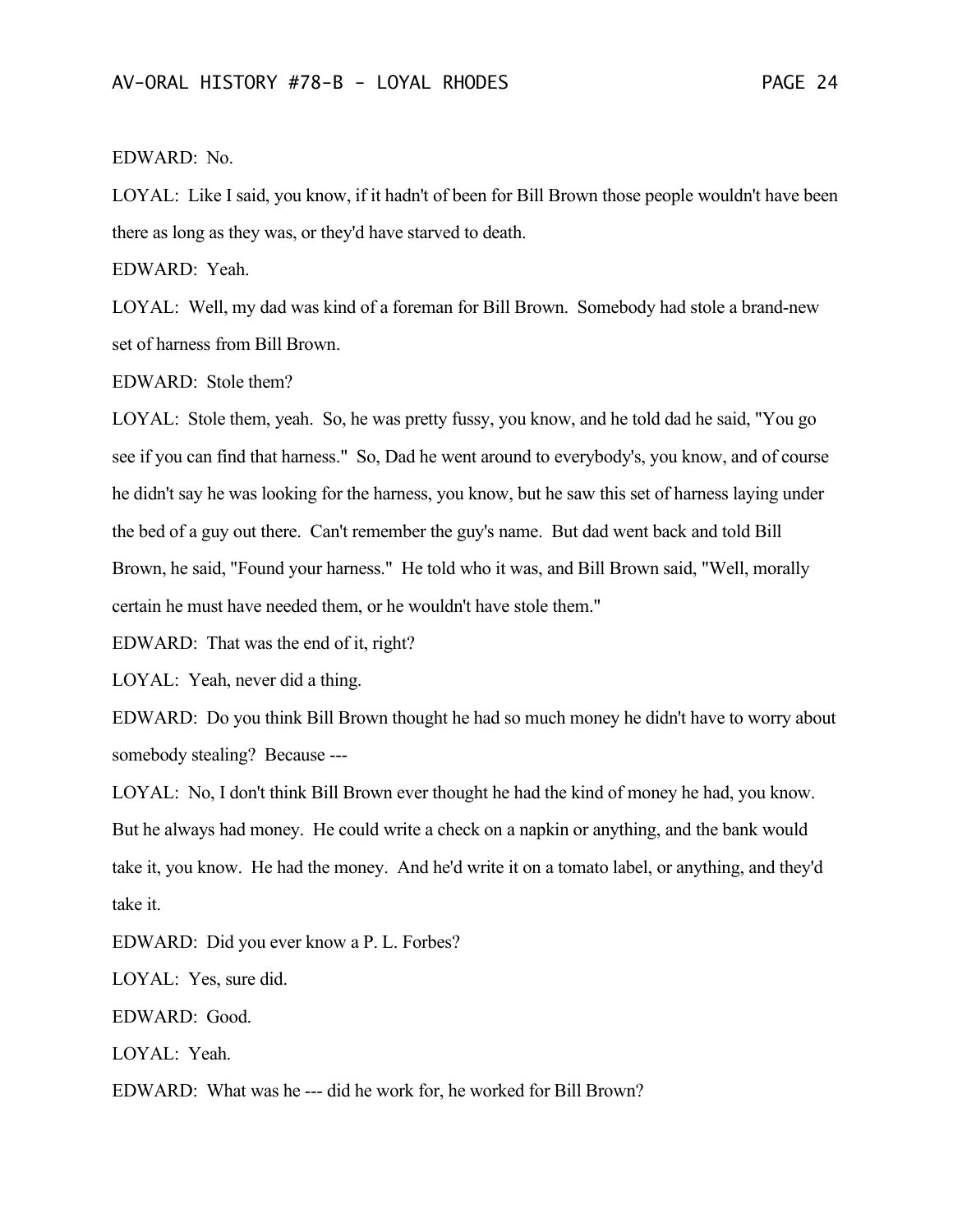LOYAL: Yeah, everybody did.

EDWARD: Everybody did.

LOYAL: Everybody did.

EDWARD: But who was P. L. Forbes?

LOYAL: Well, he was kind of a high ...

EDWARD: A religious guy?

LOYAL: Yeah, pretty religious man. But he was a crook, he was a crook. But he was a religious

man, and his wife --- he's got a daughter that lives at Madras right now.

EDWARD: Oh, really?

LOYAL: Yes. Her name is Helen.

EDWARD: Helen?

LOYAL: I can't recall her last name right now.

EDWARD: Well, P. L. wrote a book, a little book.

LOYAL: Yeah.

EDWARD: He had about six pages of Bill Brown in it, and it was really interesting. Then he

turned it in this religions thing. But he's got a daughter, huh, Helen?

LOYAL: Yeah, uh huh.

EDWARD: Madras.

LOYAL: Now P. L. Forbes bought the Stauffer place from Charlie Stauffer.

EDWARD: Oh, that's right. Because the Forbes were postmasters there.

LOYAL: Yeah. Yeah, he bought the Stauffer place. And when we moved out of our place, he took our place too.

EDWARD: Did he buy it, or just take it?

LOYAL: Bought it. I don't remember what he gave Dad for it, but he bought it.

EDWARD: Not much.

LOYAL: But it was right next to Stauffer's, so that give him 880 acres right there all in one bunch.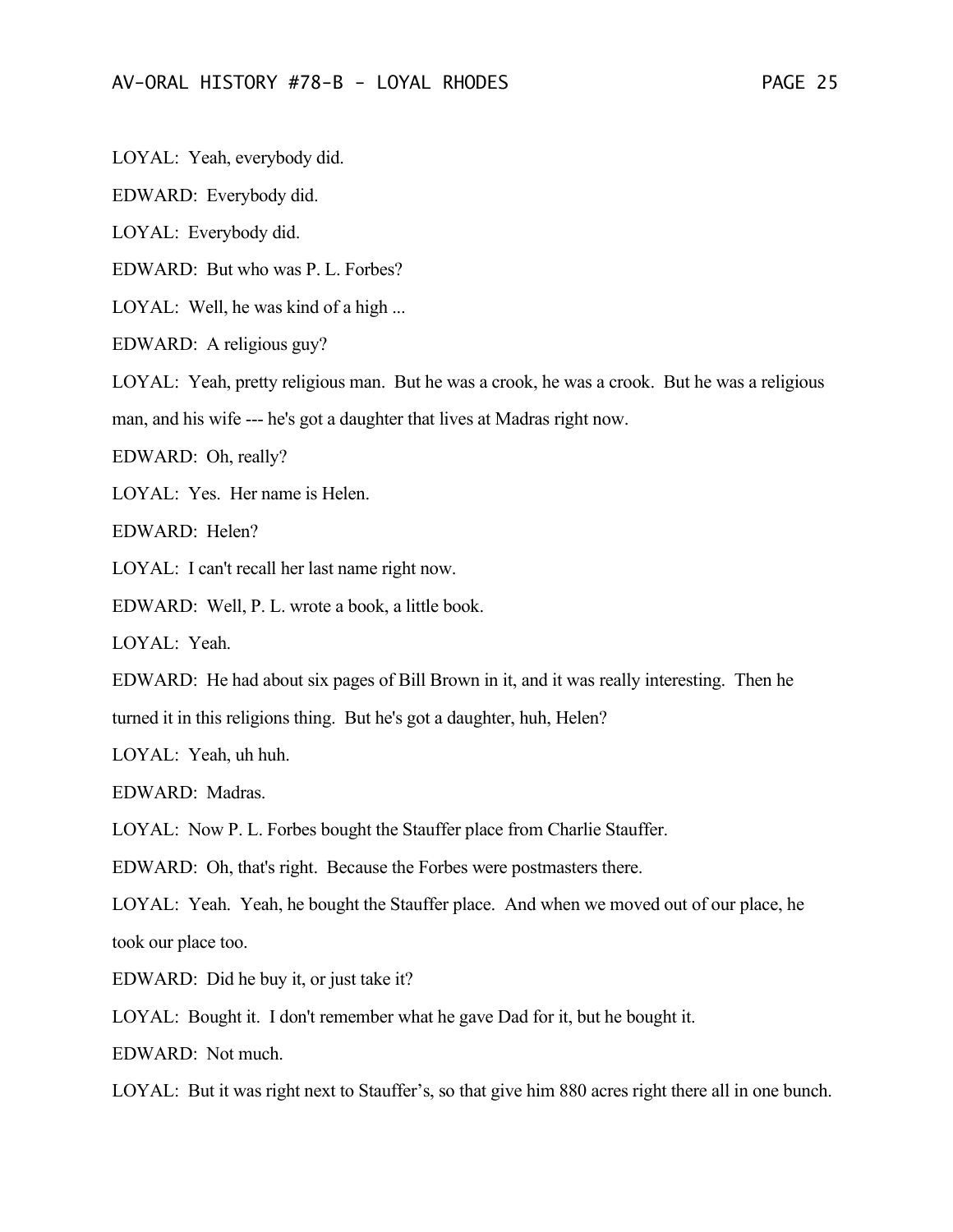EDWARD: This P. L. Forbes.

LOYAL: Yeah.

EDWARD: What did P. stand for? Peter or --- (Note: Percy)

LOYAL: Philip, I think.

EDWARD: Philip.

LOYAL: Yeah.

EDWARD: Well, I've got to get a hold of his daughter, because they might have some pictures, I don't know.

LOYAL: You want ---

EDWARD: Yeah. Just a few more things, Loyal. Hopefully we can

--- R. B. Jackson, do you know who he was?

LOYAL: No, sure don't.

EDWARD: No, he was later. What about an H. H., last name's Thompson?

LOYAL: No, that don't ring a bell either.

EDWARD: Okay. Well, let's hit old Sammy Boyce. Do you remember Sammy?

LOYAL: I remember Sammy Boyce, yeah.

EDWARD: Where was his place at?

LOYAL: His place was east of Wagontire.

EDWARD: East of Wagontire?

LOYAL: Yeah.

EDWARD: East of Wagontire Mountain?

LOYAL: Well, you know where the store is at?

EDWARD: Yeah.

LOYAL: Okay, he's back north, I think it's to the first road, then you go straight east.

EDWARD: Good, I've got the map for that.

LOYAL: Have you?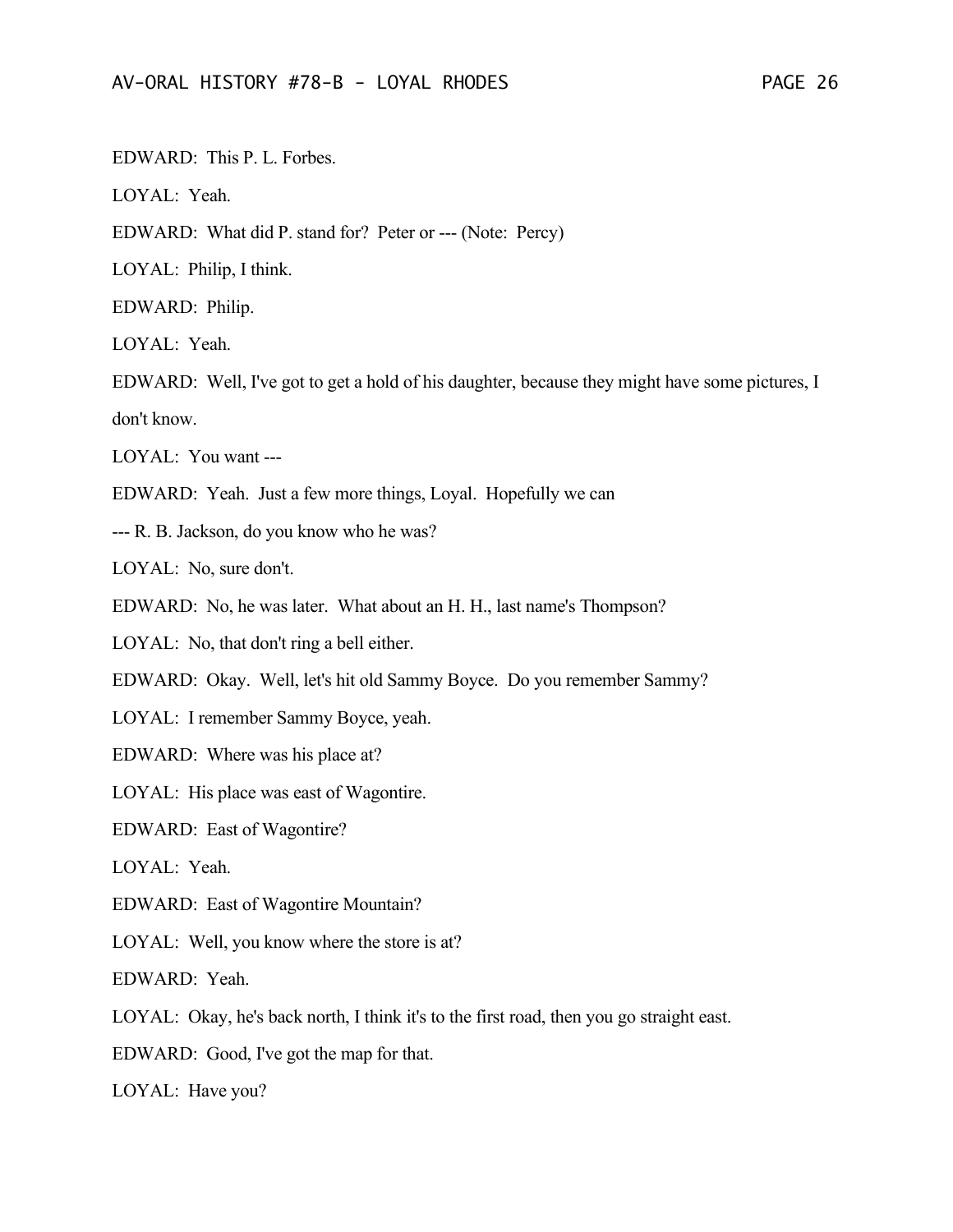EDWARD: Oh, he was that close to Hutton and ---

LOYAL: Yeah, he wasn't too far from the Hutton's.

EDWARD: Oh, I see. See I thought he was over in your country.

LOYAL: No, no, no. He was off of Wagontire.

EDWARD: Sammy Boyce, he --- no he just passed away, what three weeks, I think. He --- what did he do over there? I mean just had a homestead.

LOYAL: He had a homestead; he had a big homestead. He run some cattle. And the last time I was out there, well, it's been years ago now, but he had a stack of metal bigger than this whole yard, just stacked up there. Dozen trailer loads: I mean semi-trailers.

EDWARD: Just axles, car parts ---

LOYAL: Axles, and old binders cut up. He had a cutting torch and he'd cut this stuff up and put it on this pile. I asked him one day, I said, "Why don't you get rid of that, Sam?" "Ah, cost more to take it out of here than it's worth." I don't know whether it was good junk in there. ... I've been to his house several times.

EDWARD: Did he ever mention anything to you about Link Hutton, or Mrs. Hutton?

LOYAL: Not really, no.

EDWARD: Okay. I wonder, what kind of house did he --- that's what I wanted to ask you.

LOYAL: Here?

EDWARD: What kind of house did he have out there at Wagontire?

LOYAL: He had a pretty fair house.

EDWARD: Two-story?

LOYAL: I believe it was two-story, I believe it was.

EDWARD: Pretty good size, huh?

LOYAL: Yeah, uh huh. Yeah, he had a pretty good spread out there for a homestead.

EDWARD: I hope I can find that this summer. How did --- Frank Dobkins, you ever hear of him? LOYAL: Yeah.